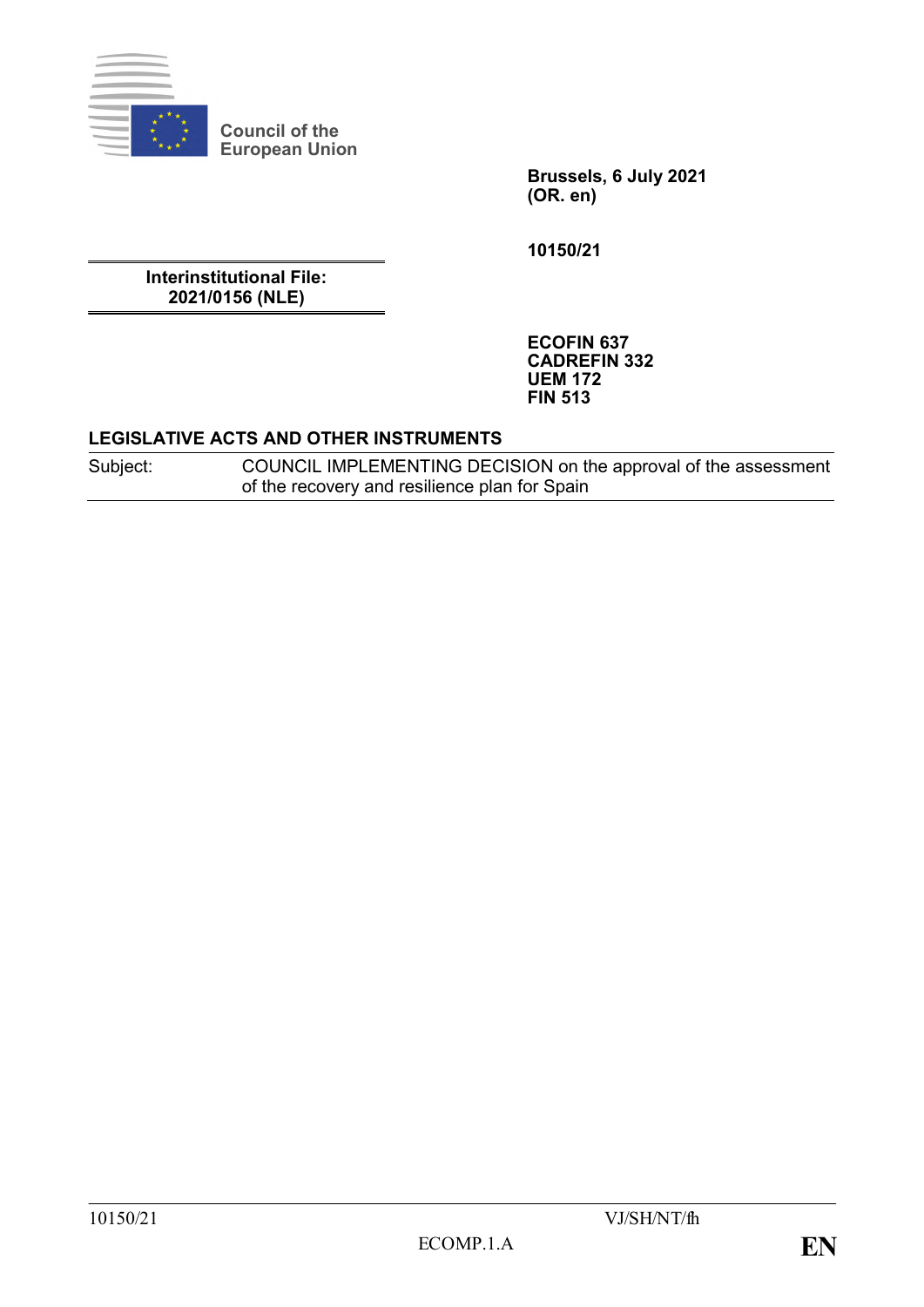#### **COUNCIL IMPLEMENTING DECISION**

**of …**

#### **on the approval of the assessment of the recovery and resilience plan for Spain**

#### THE COUNCIL OF THE EUROPEAN UNION,

Having regard to the Treaty on the Functioning of the European Union,

Having regard to Regulation (EU) 2021/241 of the European Parliament and of the Council of 12 February 2021 establishing the Recovery and Resilience Facility**<sup>1</sup>** , and in particular Article 20 thereof,

Having regard to the proposal from the European Commission,

**<sup>1</sup>** OJ L 57, 18.2.2021, p. 17.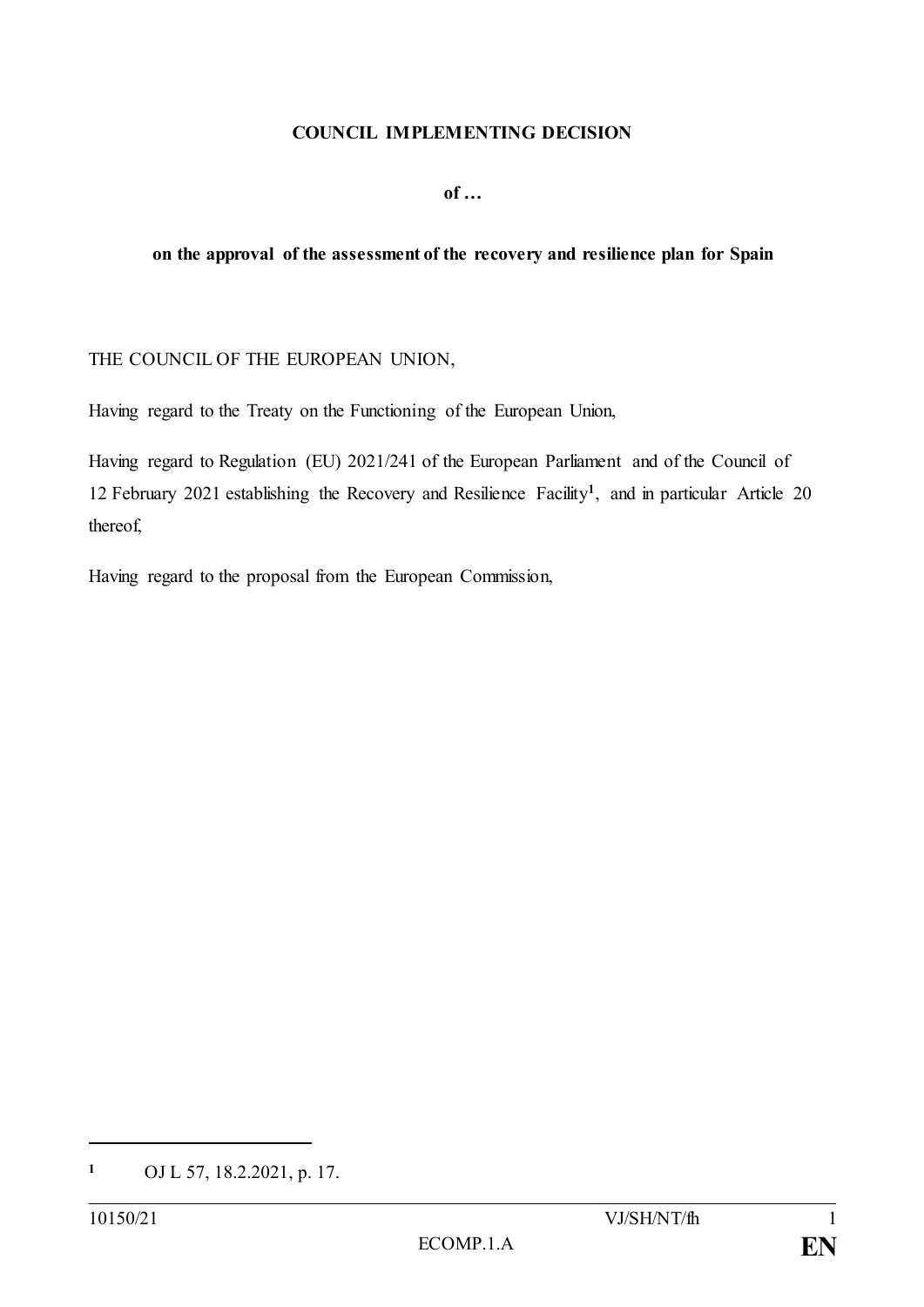Whereas:

(1) The COVID-19 outbreak has had a disruptive impact on the economy of Spain. In 2019, the gross domestic product (GDP) per capita of Spain was 84,8 % of the Union average. According to the Commission's spring 2021 forecast, the real GDP of Spain declined by 10,8 % in 2020 and is expected to decline by 5,6 % cumulatively in 2020 and 2021. Long-standing aspects with an impact on medium-term economic performance include the high unemployment rate and the high share of workers on temporary contracts; large stocks of external, private and government debt; structurally low productivity growth; and shortfalls in investment.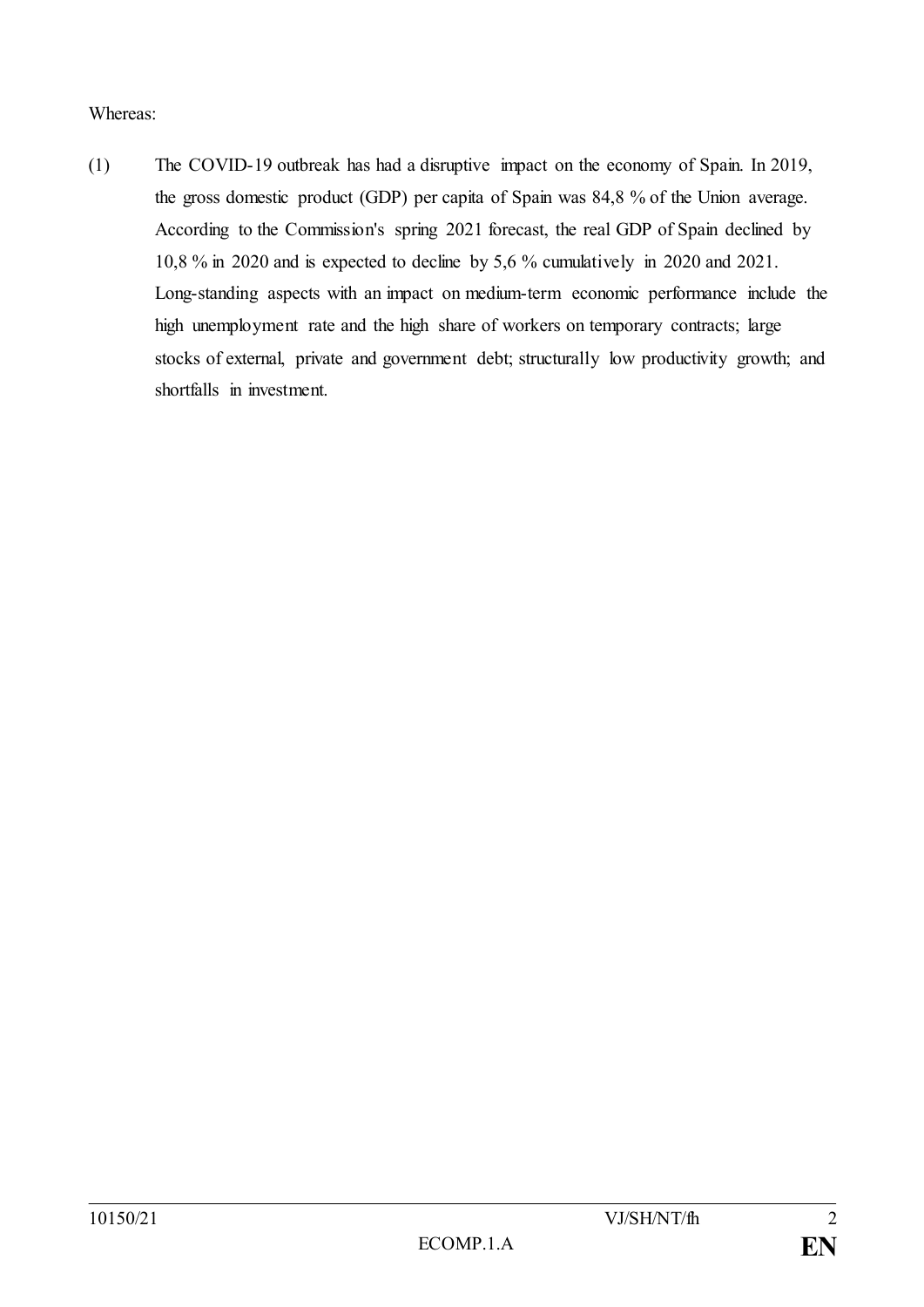(2) On 9 July 2019 and on 20 July 2020, the Council addressed recommendations to Spain in the context of the European Semester. In particular, in the area of public finances, the Council recommended Spain to preserve the sustainability of the pension system, strengthen the fiscal and public procurement frameworks at all levels of government, take all the measures necessary to effectively address the pandemic and strengthen the health system's resilience and capacity, sustain the economy and support the ensuing recovery, and, when economic conditions allow, pursue fiscal policies aimed at achieving prudent medium-term fiscal positions and ensuring debt sustainability, while enhancing investment. In the area of employment, the Council recommended Spain to foster transitions towards open-ended contracts, support employment through arrangements to preserve jobs, effective hiring incentives and skills development, and reinforce the capacity of employment and social services, as well as unemployment protection, in particular for atypical workers. In the area of education and skills, the Council recommended Spain to improve access to digital learning, reduce early school leaving, improve educational outcomes and increase cooperation between education and business with a view to improving the provision of skills and qualifications relevant for the labour market, in particular for information and communication technologies. In the area of social policies, the Council recommended Spain to improve support for families, address coverage gaps in minimum income schemes and reduce fragmentation of national unemployment assistance. In the area of investment, the Council recommended Spain to frontload mature public investment projects, promote private investment and focus investment on the green and digital transition, in particular on fostering research and innovation, clean and efficient production and use of energy, energy infrastructure and interconnections with the rest of the Union, rail freight infrastructure, water and waste management and sustainable transport.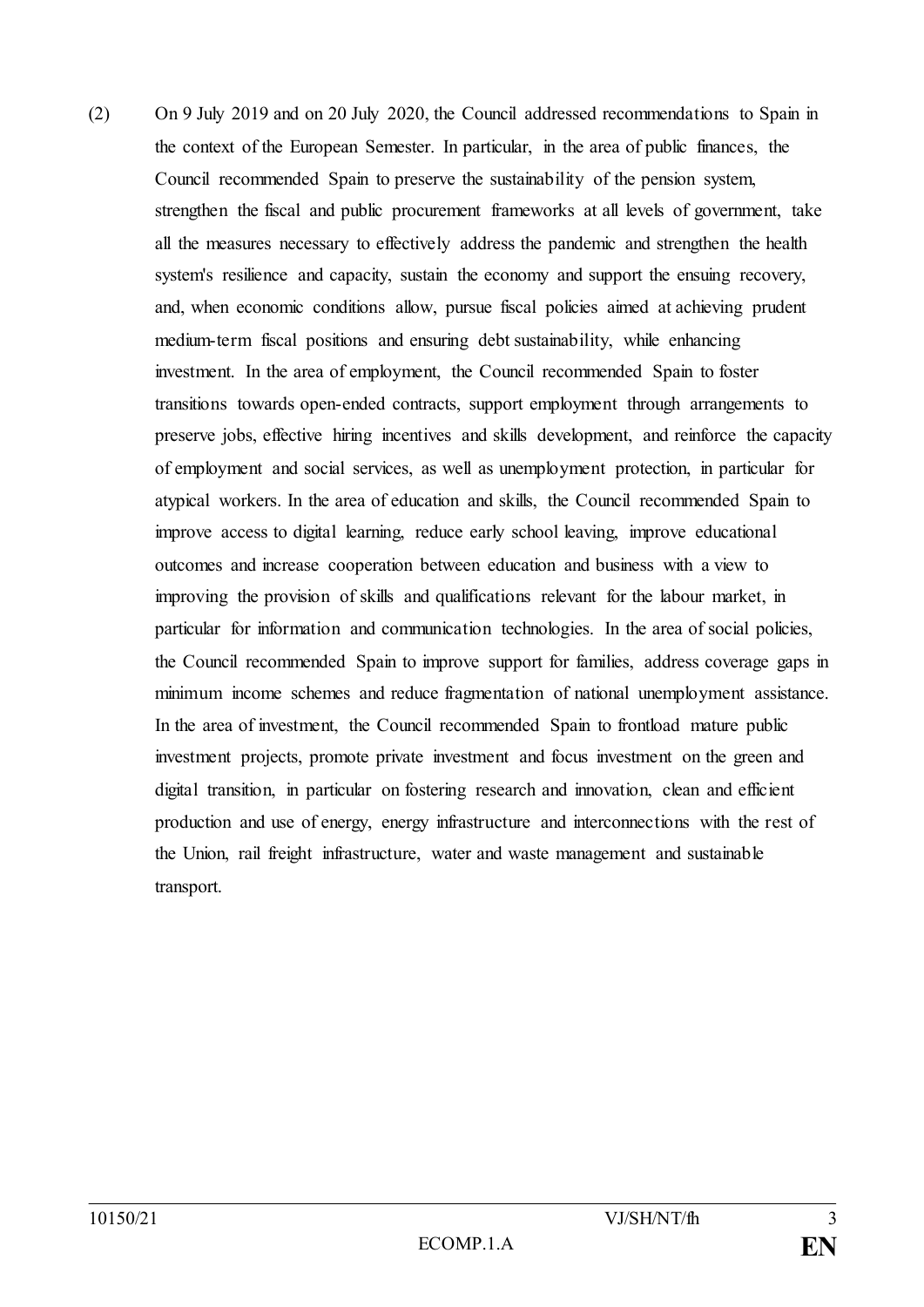In the area of business climate, the Council recommended Spain to further the implementation of the law on market unity and ensure the effective implementation of measures to provide liquidity to small and medium-sized enterprises ('SMEs') and the self-employed, including by avoiding late payments. Lastly, in the area of public administration, the Council recommended Spain to improve coordination between different levels of government. Having assessed progress in the implementation of those country-specific recommendations at the time of submission of the recovery and resilience plan ('RRP'), the Commission finds that substantial progress has been achieved with regard to the specific recommendation on taking all measures necessary, in line with the general escape clause of the Stability and Growth Pact, to effectively address the pandemic, sustaining the economy and supporting the ensuing recovery.

(3) On 2 June 2021, the Commission published an in-depth review under Article 5 of Regulation (EU) No 1176/2011 of the European Parliament and of the Council<sup>1</sup> for Spain. The Commission's analysis led it to conclude that Spain is experiencing macroeconomic imbalances that have cross-border relevance, in particular vulnerabilities related to high external and internal debt, both government and private, in the context of a high unemployment rate.

**<sup>1</sup>** Regulation (EU) No 1176/2011 of the European Parliament and of the Council of 16 November 2011 on the prevention and correction of macroeconomic imbalances (OJ L 306, 23.11.2011, p. 25).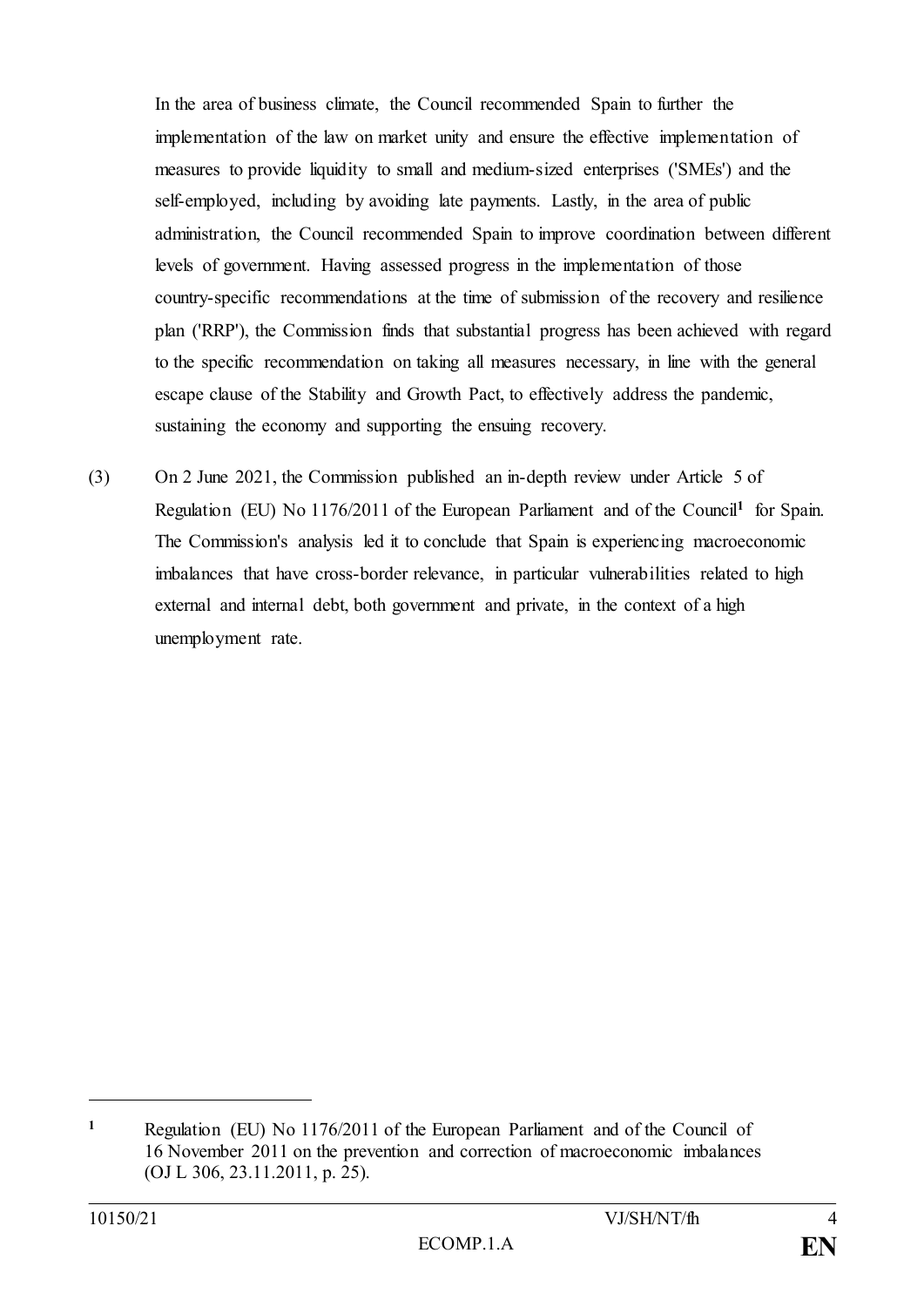- (4) The Council Recommendation on the economic policy of the euro area recommended euro-area Member States to take action, including through their RRPs, to, inter alia, ensure a policy stance which supports the recovery and to further improve convergence, resilience and sustainable and inclusive growth. The Council Recommendation also recommended euro-area Member States to strengthen national institutional frameworks, to ensure macro-financial stability, to complete the economic and monetary union and to strengthen the international role of the euro.
- (5) On 30 April 2021, Spain submitted its national RRP to the Commission, in accordance with Article 18(1) of Regulation (EU) 2021/241. That submission followed a consultation process, conducted in accordance with the national legal framework, involving local and regional authorities, social partners, civil society organisations, youth organisations and other relevant stakeholders. National ownership of the RRPs underpins their successful implementation and lasting impact at national level and credibility at European level. Pursuant to Article 19 of Regulation (EU) 2021/241, the Commission has assessed the relevance, effectiveness, efficiency and coherence of the RRP, in accordance with the assessment guidelines set out in Annex V to that Regulation.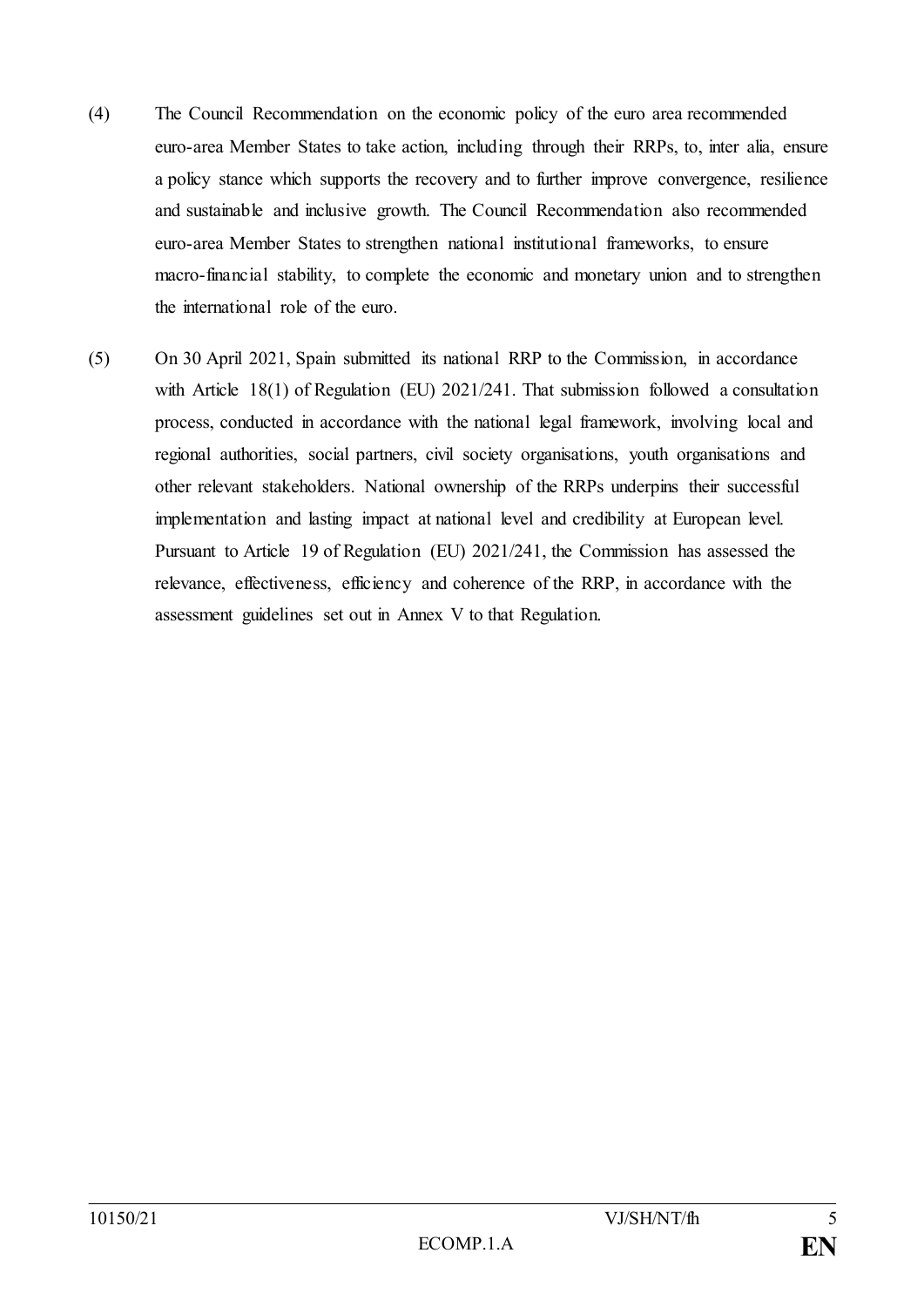- (6) The RRPs should pursue the general objectives of the Recovery and Resilience Facility established by Regulation (EU) 2021/241 (the 'Facility') and of the European Union Recovery Instrument set up by Council Regulation (EU) 2020/2094**<sup>1</sup>** in order to support the recovery in the aftermath of the COVID-19 crisis. They should promote the Union's economic, social and territorial cohesion by contributing to the six pillars referred to in Article 3 of Regulation (EU) 2021/241.
- (7) The implementation of the Member States' RRPs will constitute a coordinated effort involving reforms and investments across the Union. Through coordinated and simultaneous implementation and the implementation of cross-border and multi-country projects, such reforms and investments will mutually reinforce each other and generate positive spillovers across the Union. Therefore, about one third of the impact of the Facility on Member States' growth and job creation will come from spillovers from other Member States.

Balanced response contributing to the six pillars

(8) In accordance with Article 19(3), point (a), of and Annex V, criterion 2.1, to Regulation (EU) 2021/241, the RRP represents to a large extent (Rating A) a comprehensive and adequately balanced response to the economic and social situation, thereby contributing appropriately to all of the six pillars referred to in Article 3 of that Regulation, taking the specific challenges faced by and the financial allocation for the Member State concerned into account.

**<sup>1</sup>** Council Regulation (EU) 2020/2094 of 14 December 2020 establishing a European Union Recovery Instrument to support the recovery in the aftermath of the COVID-19 crisis (OJ L 433 I, 22.12.2020, p. 23).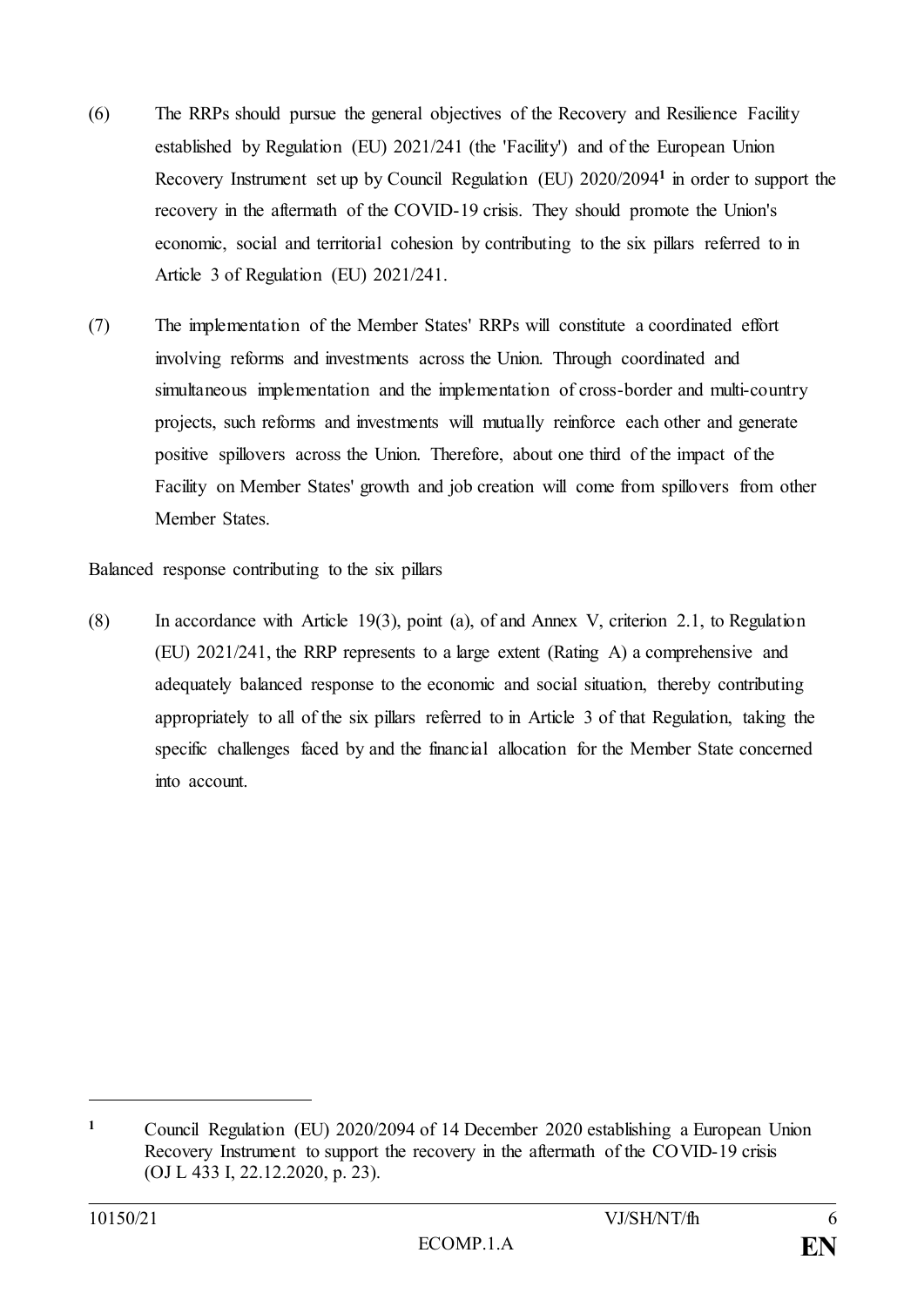(9) The green and digital transition pillars are, together with social and territorial cohesion and gender balance, the key cross-cutting lines of action in the RRP and are underpinned by relevant reforms and investments. The green components of the RRP include relevant measures to support, inter alia, sustainable mobility, building renovation, biodiversity (including transformation of the agri-food and fishing systems and preservation of ecosystems integrating climate change adaptation), the circular economy, water and waste management, energy and transport infrastructures and renewable energy (including renewable hydrogen). The green transition is present throughout the RRP, from areas such as the modernisation of the fiscal system (which includes measures on green taxation) to measures to support skills and jobs for the green transition. In relation to the digital pillar, the RRP includes a number of components that should contribute directly to the digital transformation of the country with a lasting impact. Substantial investments should support digital infrastructures (including connectivity, cybersecurity and 5G); the process of the digitalisation and modernisation of industry, including SMEs; the digitalisation of the public administration, including the justice and health systems; and the acquisition of digital skills (covering formal education, vocational education and training, and lifelong learning).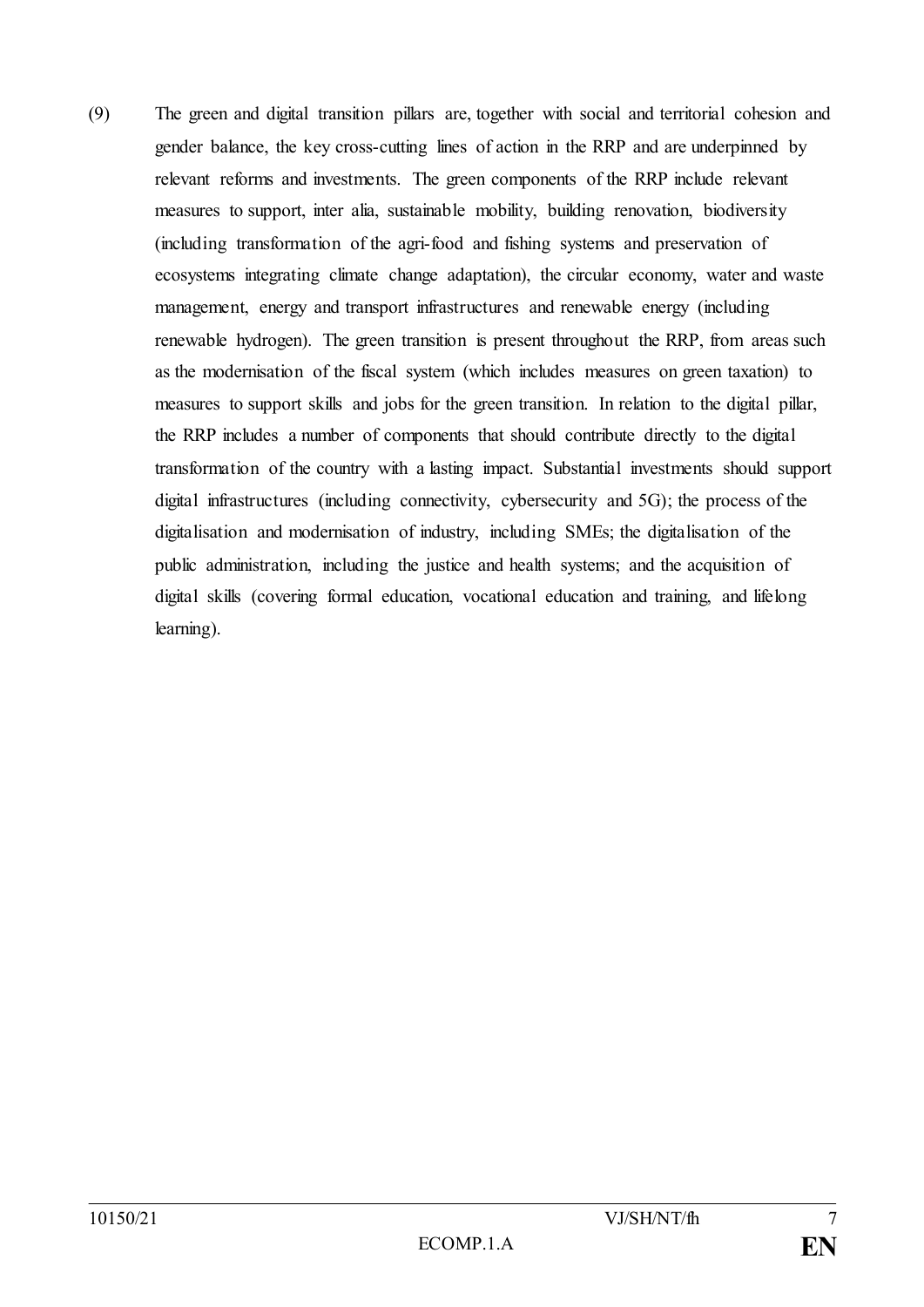(10) Most components in the RRP are expected to contribute to the pillar on smart, sustainable and inclusive growth, with a wide array of measures aiming to strengthen competitiveness and productivity, and enhance research, development and innovation. Relevant components in the area of smart, sustainable and inclusive growth include those on industrial policy, support to SMEs, support to the tourism sector and support to research, development and innovation. Eighteen out of the thirty components in the RRP are expected to contribute specifically to the social and territorial cohesion pillar, with measures reinforcing inter-regional sustainable mobility, educational opportunities in rural areas through digital means, investments in social housing, modernising and strengthening social services and inclusion policies, and modernising active labour market policies. Measures aiming to extend the use of open-ended contracts in the labour market or aiming at more equitable taxation are expected to have a positive impact on social cohesion. In order to build up on the territorial cohesion pillar referred to in Article 3 of Regulation (EU) 2021/241, the implementation of the Facility should aim to reduce disparities between the levels of development of the various regions and the backwardness of the least-favoured regions in Spain. The contribution of the Facility to the development of the Canary Islands, an outermost region of the Union with permanent constraints to be addressed by tailored measures, requires particular attention in line with Article 349 of the Treaty.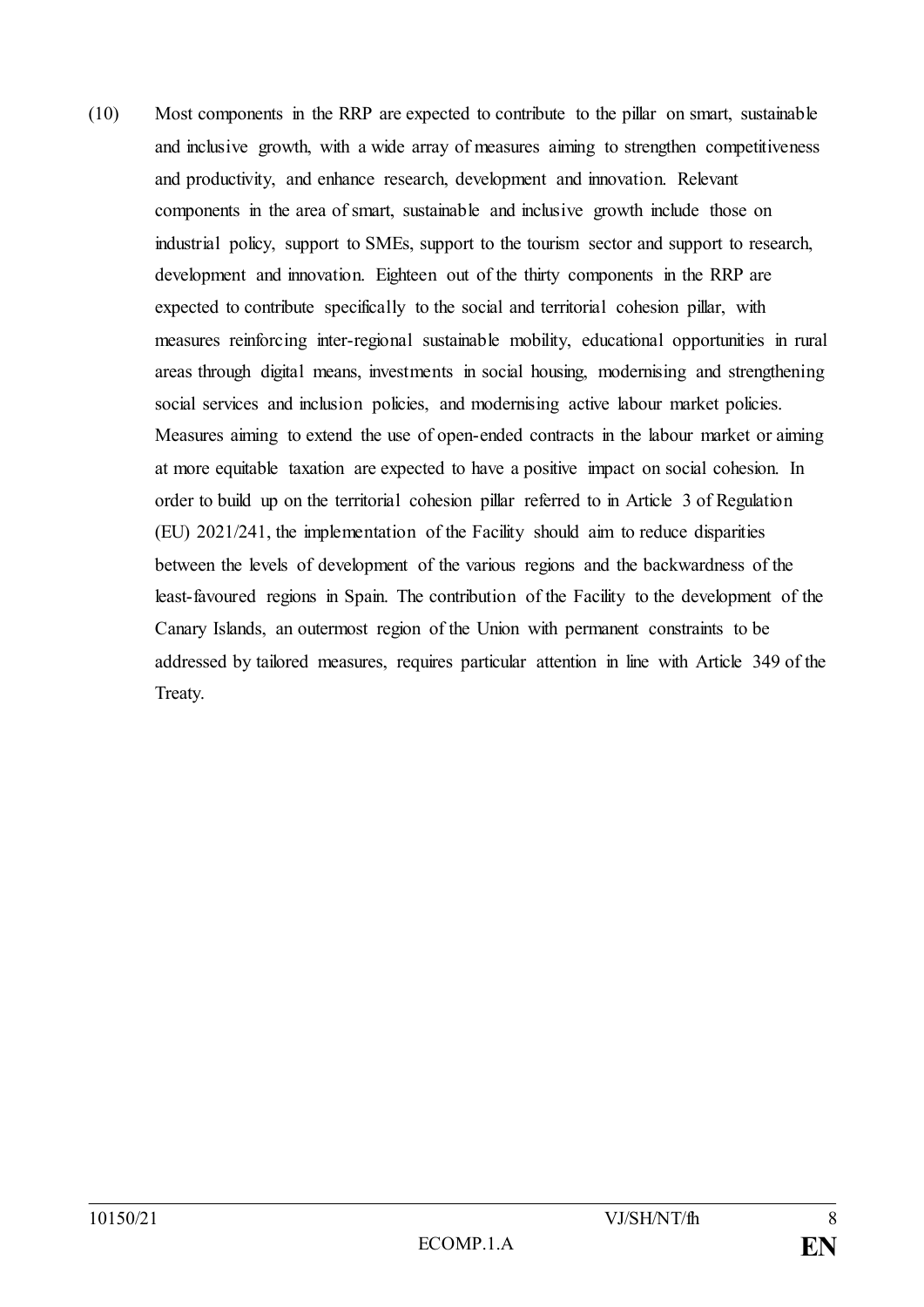(11) Several components in the RRP should support the pillar on health, economic, social and institutional resilience. For instance, the components on the reinforcement of the health system and the modernisation of the public administration seek to strengthen resilience in these two areas, while reforms modernising the tax system, including through more effective prevention of tax fraud, and aiming at more effective spending intend to boost economic and social resilience. Other measures enhance the capacity of the country to preserve its natural capital and to react to natural disasters. The pillar on policies for the next generation is supported through measures in the education system, such as extending the offer of early childhood education and care and of vocational education and training, digital skills, such as measures aimed at tackling the digital gap for vulnerable students, and the labour market, such as a new action plan against youth unemployment. It also envisages the approval of a law on family diversity that includes a review of the family benefits with the objective of reducing child poverty.

Addressing all or a significant subset of challenges identified in country-specific recommendations

(12) In accordance with Article 19(3), point (b), of and Annex V, criterion 2.2, to Regulation (EU) 2021/241, the RRP is expected to contribute to effectively addressing all or a significant subset of challenges (Rating A) identified in the relevant country-specific recommendations addressed to Spain, including fiscal aspects thereof and recommendations made pursuant to Article 6 of Regulation (EU) No 1176/2011, or challenges identified in other relevant documents officially adopted by the Commission in the context of the European Semester.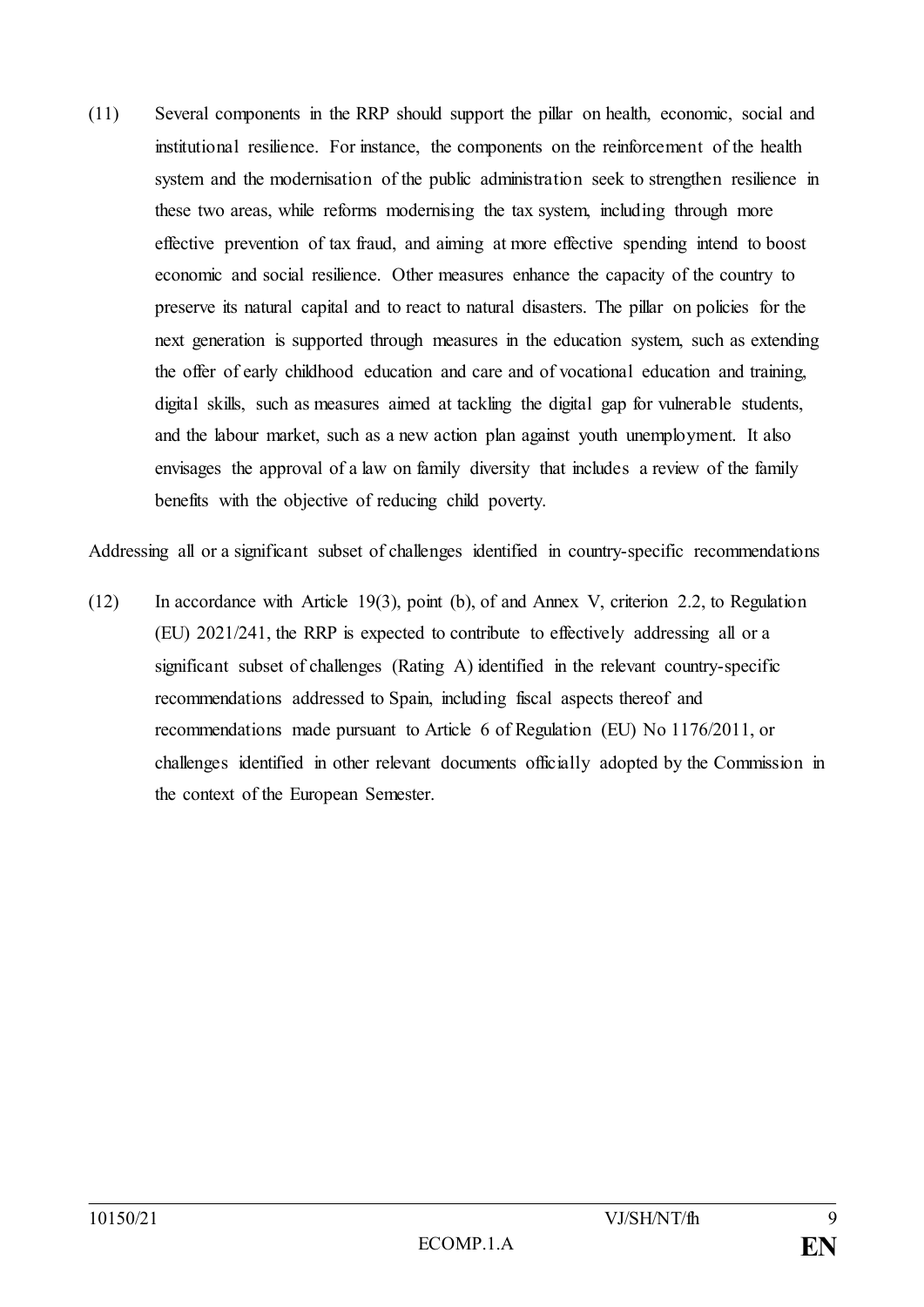- (13) The recommendations related to the immediate fiscal policy response to the pandemic can be considered to fall outside the scope of Spain's RRP, notwithstanding the fact that Spain has generally responded adequately and sufficiently to the immediate need to support the economy through fiscal means in 2020 and 2021, in line with the general escape clause of the Stability and Growth Pact. Moreover, the recommendation to make sufficient progress towards the medium-term budgetary objective in 2020 is no longer relevant, due to both the lapsing of the corresponding budgetary period and the activation in March 2020 of the general escape clause of the Stability and Growth Pact in the context of the COVID-19 crisis.
- (14) The RRP includes an extensive set of mutually reinforcing reforms and investments that contribute to effectively addressing all or a significant subset of the economic and social challenges outlined in the country-specific recommendations addressed to Spain by the Council in the European Semester in 2019 and in 2020, in particular those in the areas of employment, such as labour market segmentation, active labour market policies and capacity of public employment services; education and skills, such as early-school-leaving and skills relevant for the labour market, including digital skills; social policies, such as minimum income schemes, unemployment assistance and family support; investment, such as investment in the green and digital transition, strategic sectors and research and innovation; business climate, such as the law on market unity, late payments and insolvency framework; public administration; and public procurement.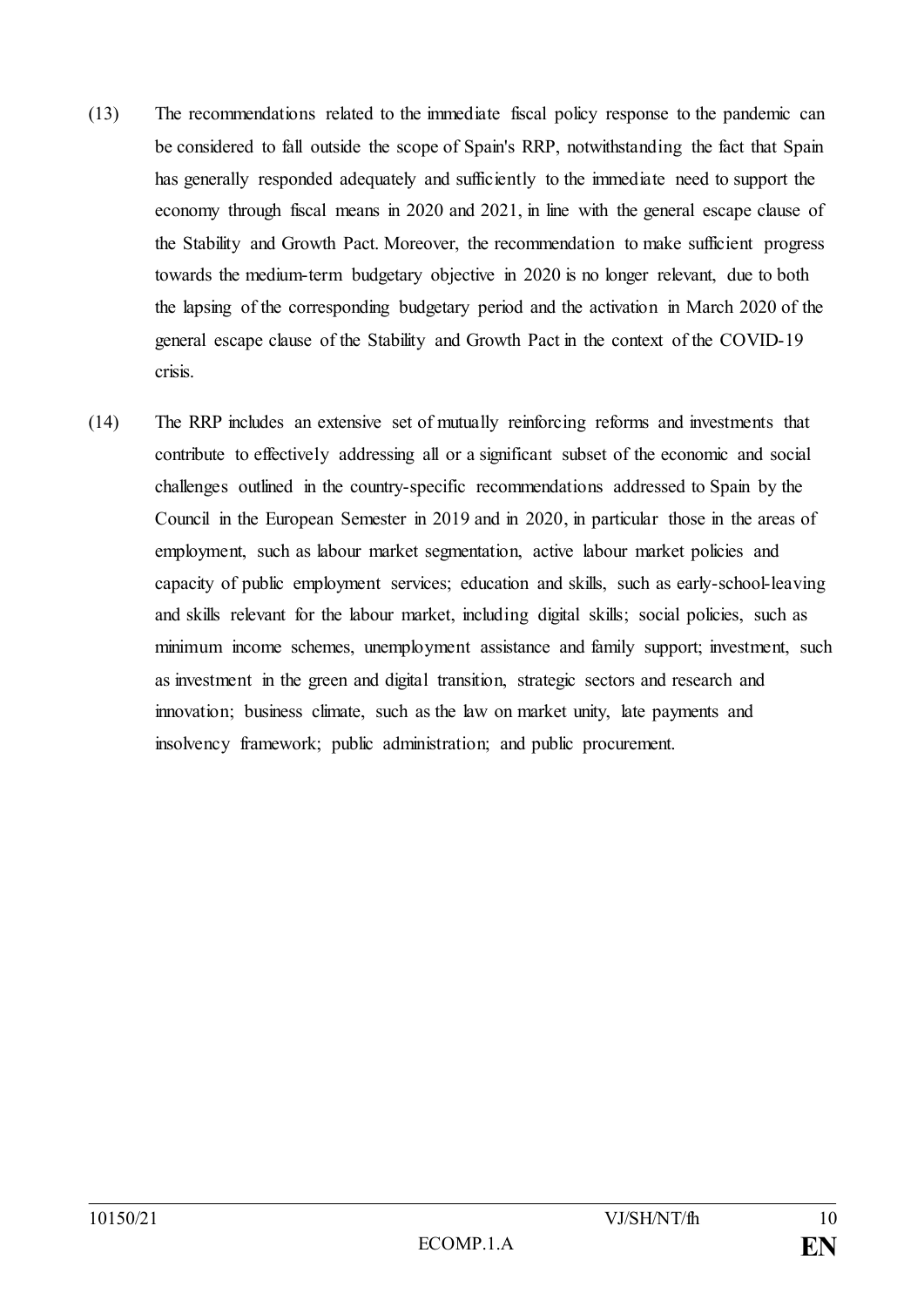- (15) The RRP includes legislative reforms to reduce the use of temporary contracts in the private and public sectors, including by simplifying the menu of contracts and generalising the use of open-ended contracts. Reforms and investments in the area of active labour market policies should prioritise vulnerable groups, in particular through the action plan against youth unemployment and the rationalisation of hiring incentives. These actions should be supported by the digitalisation of public employment services, with the goal of providing more effective support to jobseekers and workers in transition.
- (16) Based on the experience gathered with short-time work schemes, the RRP also aims to set up a new flexibility and stabilisation mechanism to provide internal flexibility to firms and stability to workers in the face of cyclical or structural shocks, with a special focus on training. The mechanism should ensure effective upskilling and re-skilling and facilitate the voluntary mobility of workers, within and across firms, with a view to addressing the country-specific recommendation on preserving employment.
- (17) Several labour market reforms in the RRP are still subject to the outcome of the process of social dialogue, and their final design is therefore yet to be determined. These reforms should be part of a comprehensive package that supports job creation and reallocation and addresses labour market segmentation. Milestones should specify that these reforms should be conducted in a manner that respects social dialogue and as part of a comprehensive approach that balances the need for flexibility and security in the labour market. This applies in particular to the new flexibility and stabilisation mechanism and to the reform of collective bargaining.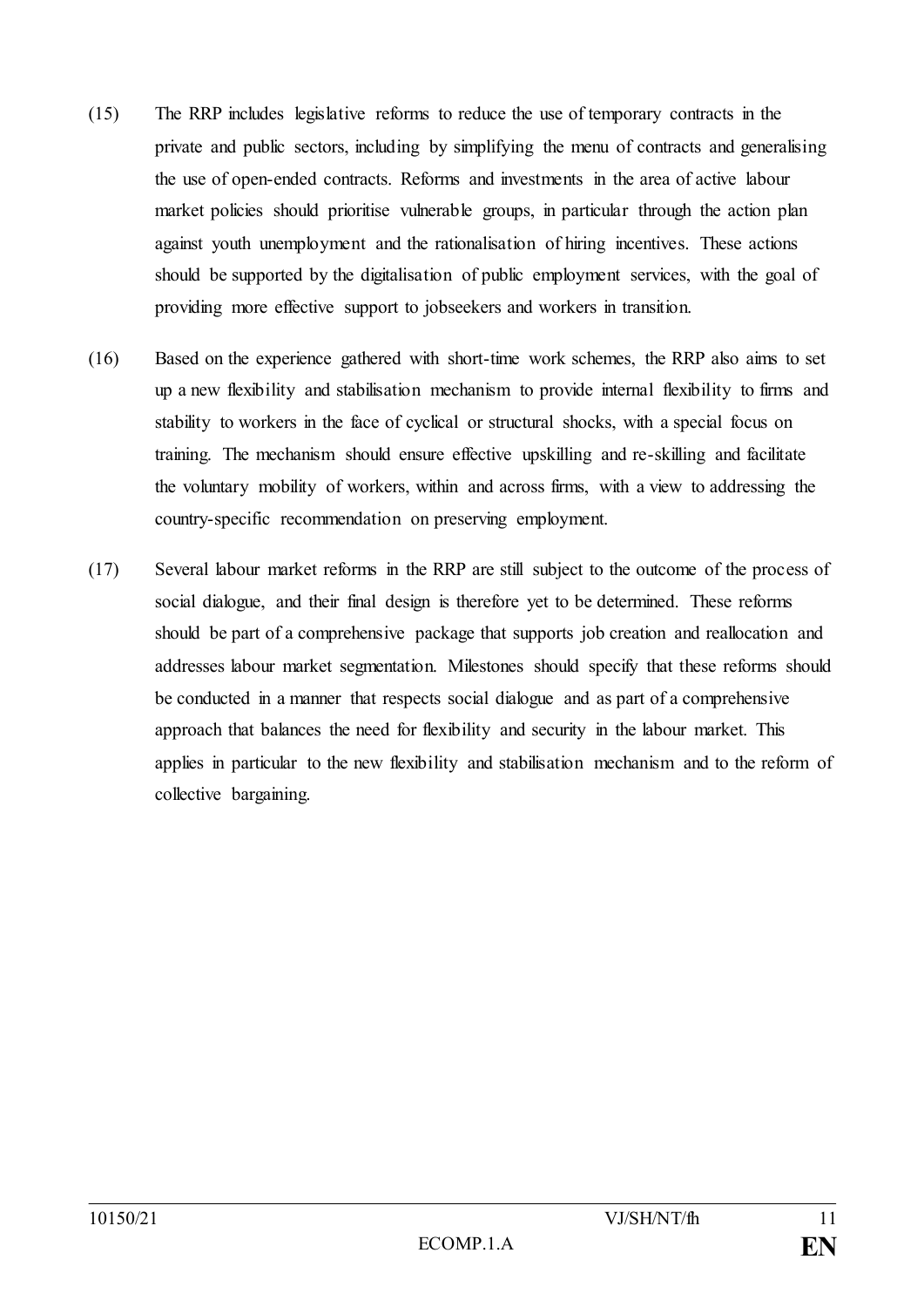- (18) The creation of 135 000 new places of vocational education and training and the formal accreditation of professional skills acquired through work experience and non-formal training, among other investments and reforms in the field of skills, aim to contribute to the provision of skills and qualifications relevant for the labour market that should accompany the green and digital transition of the country. In the area of education, the creation of 1 000 service units to support vulnerable students and the implementation of a programme to support and guide low-performing pupils aim to prevent early school leaving. In addition, access to digital learning is expected to be significantly boosted through investments in devices and skills, as well as through the development of online courses.
- (19) The RRP includes a reform to further improve the design of the nationwide minimum income scheme and envisages investing in pilot projects to support the social and labour market integration of its beneficiaries through activation pathways. Both measures aim to address the relevant country-specific recommendation. Other reforms such as the new law on families, the modernisation of social services and the simplification and improvement of unemployment assistance are expected to support addressing long-standing country-specific recommendations on social policies.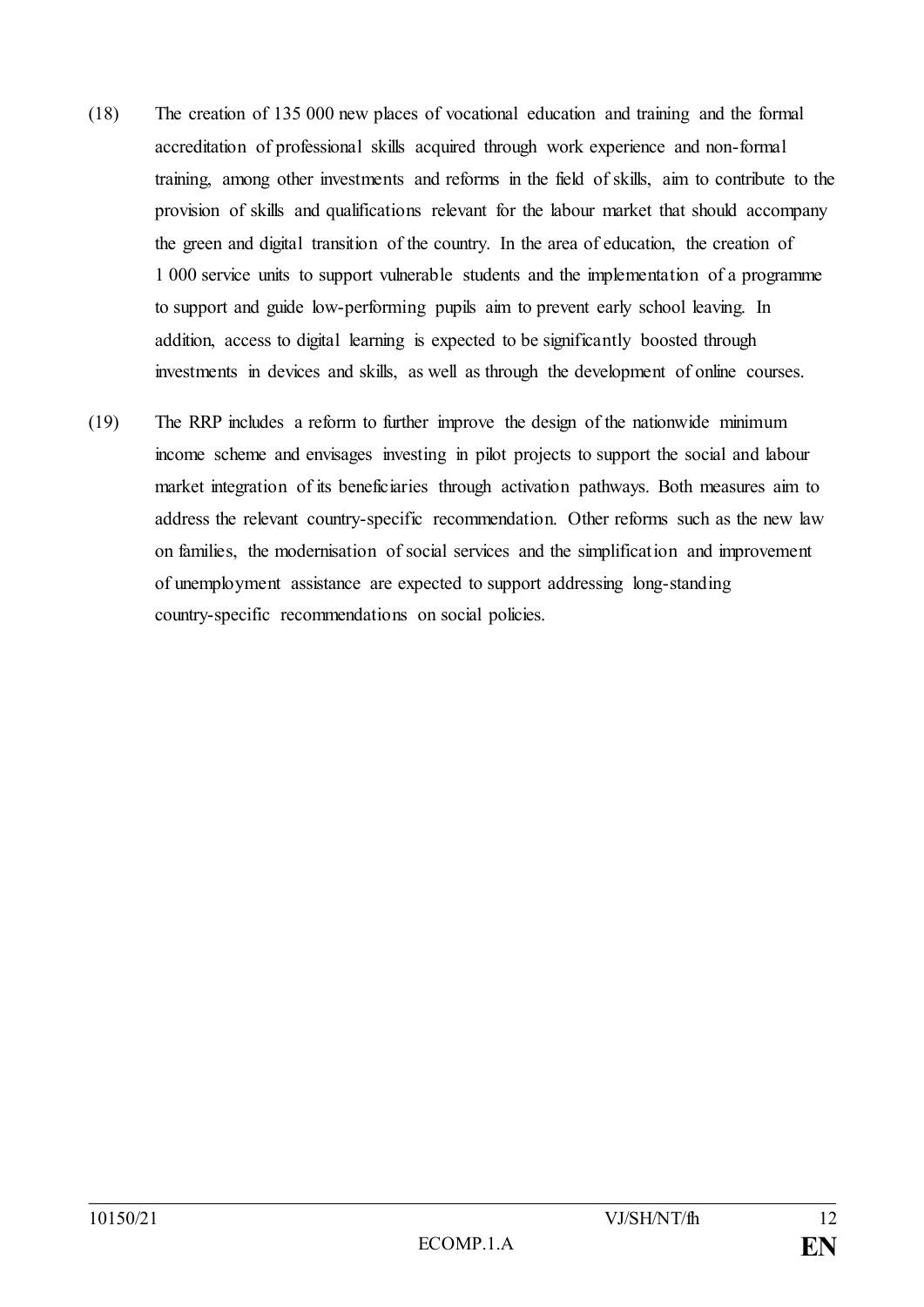(20) The public investment delivered by the RRP is expected to mobilise private investment across several sectors, including sustainable and clean energy and transport, building renovation, the agri-food sector, fisheries, and health and key digital technologies, thereby contributing to addressing country-specific recommendations in the area of investment. Reforms such as the law on business creation and growth, which should foster an early payment culture and remove unnecessary and disproportionate regulatory barriers, are expected to improve business climate. Meanwhile, the adoption of the National Public Procurement Strategy intends to make public procurement more efficient. The RRP is also expected to contribute to enhancing the effectiveness of research and innovation policies with measures that seek to reinforce the governance of research and innovation at all levels and reorganise public research undertaken in the universities system and public research organisations, among other measures. Measures also seek to strengthen coordination between the different levels of government, including by ensuring interoperability between central and regional government IT platforms.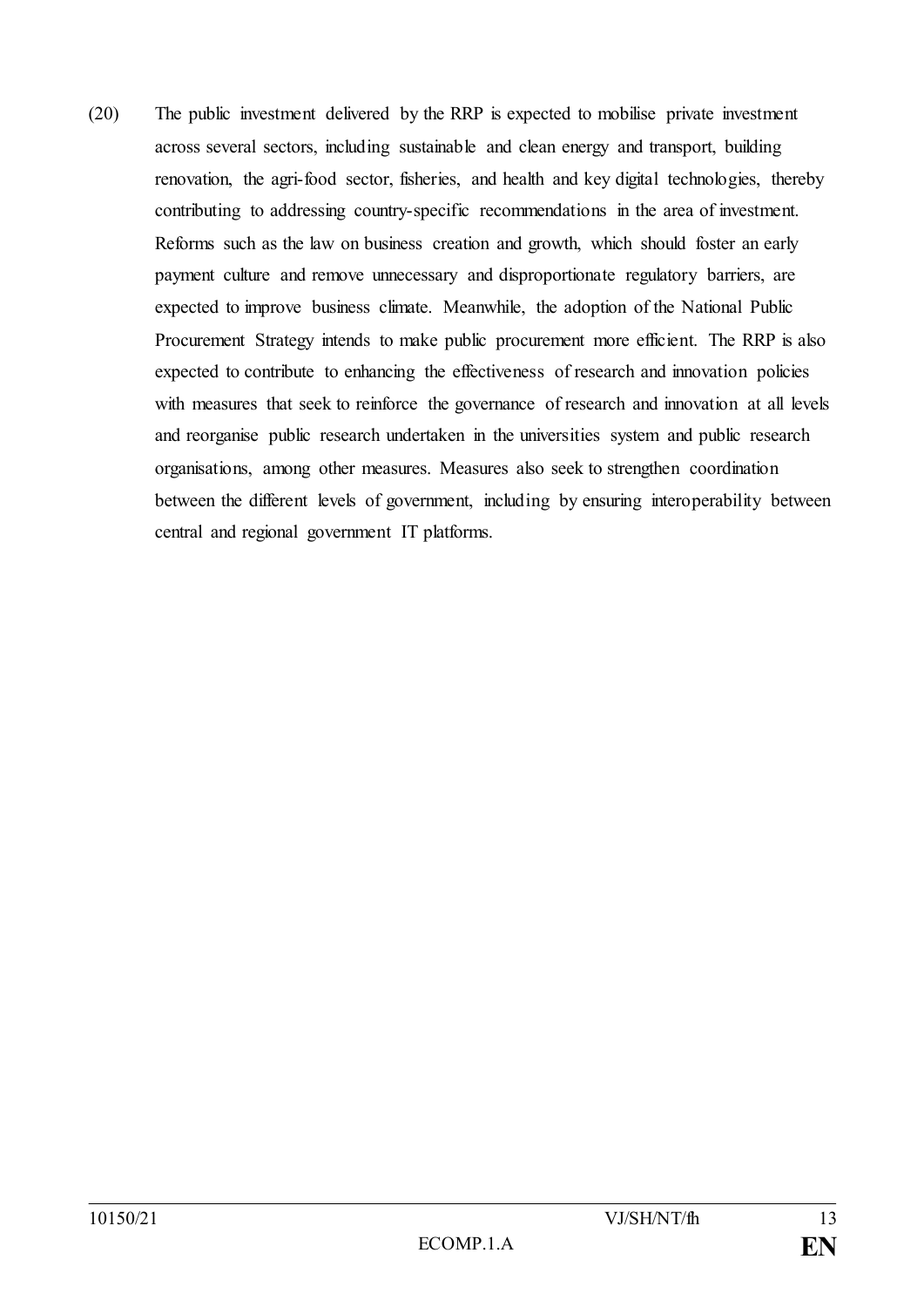- (21) To address challenges in the area of public finances, the RRP includes measures with a view to strengthening the governance of the spending review system and commits to implement reforms resulting from previous spending reviews and a tax system reform. The latter should take place after a tax expert committee issues recommendations on how to enhance the sustainability of the public finances and improve efficiency. Within that context, the system of family support should be reviewed with a view to improving its effectiveness. In addition, the RRP includes significant measures in the area of healthcare, including investments in high-technology equipment, to support addressing the country-specific recommendation on the health system's resilience and capacity.
- (22) Lastly, the RRP includes a reform of the pension system with the aim of preserving its adequacy and long-term sustainability. Some of the measures, such as a revised indexation system, incentives for late retirement and regulatory changes concerning early retirement, should be discussed in the context of social dialogue. The final design of this and other reforms under discussion with the social partners, such as the new mechanism for flexibility and stability in the labour market, should be compatible with the medium- to long-term fiscal sustainability of public finances.
- (23) By addressing the aforementioned challenges, the RRP is expected to also contribute to correcting the imbalances identified in recommendations made pursuant to Article 6 of Regulation (EU) No 1176/2011 in 2019 and 2020 that Spain is experiencing, in particular with regard to high external and internal debt, both government and private, in a context of high unemployment.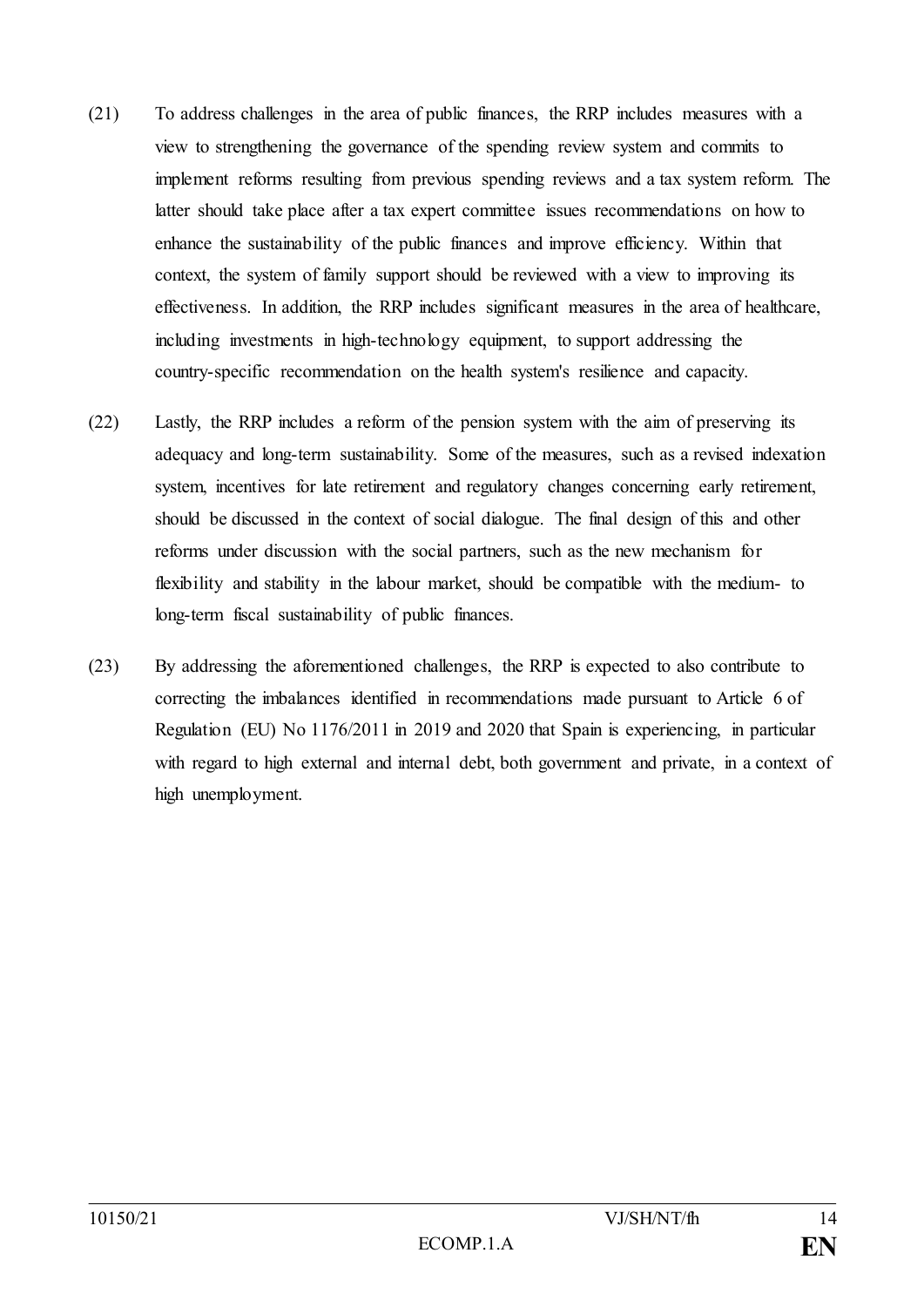Contribution to growth potential, job creation and economic, social and institutional resilience

- (24) In accordance with Article 19(3), point (c), of and Annex V, criterion 2.3, to Regulation (EU) 2021/241, the RRP is expected to have a high impact (Rating A) on strengthening the growth potential, job creation and economic, social and institutional resilience of Spain, contributing to the implementation of the European Pillar of Social Rights, including through the promotion of policies for children and youth, and on mitigating the economic and social impact of the COVID-19 crisis, thereby enhancing the economic, social and territorial cohesion and convergence within the Union.
- (25) Simulations by the Commission services show that the RRP, together with the rest of measures of the European Union Recovery Instrument, has the potential to increase the GDP of Spain by between 1,8 % and 2,5 % by 2024, not including the possible positive impact of structural reforms, which can be substantial. The mix of investments and reforms presented by Spain is set to stimulate economic growth through multiple channels, including by improving total factor productivity, boosting trading capacity and skills, removing barriers to investments and increasing efficiency gains in the labour market. In particular, reforms and investments in the areas of education and skills, digitalisation, research and innovation are expected to make the largest contribution to economic growth and job creation.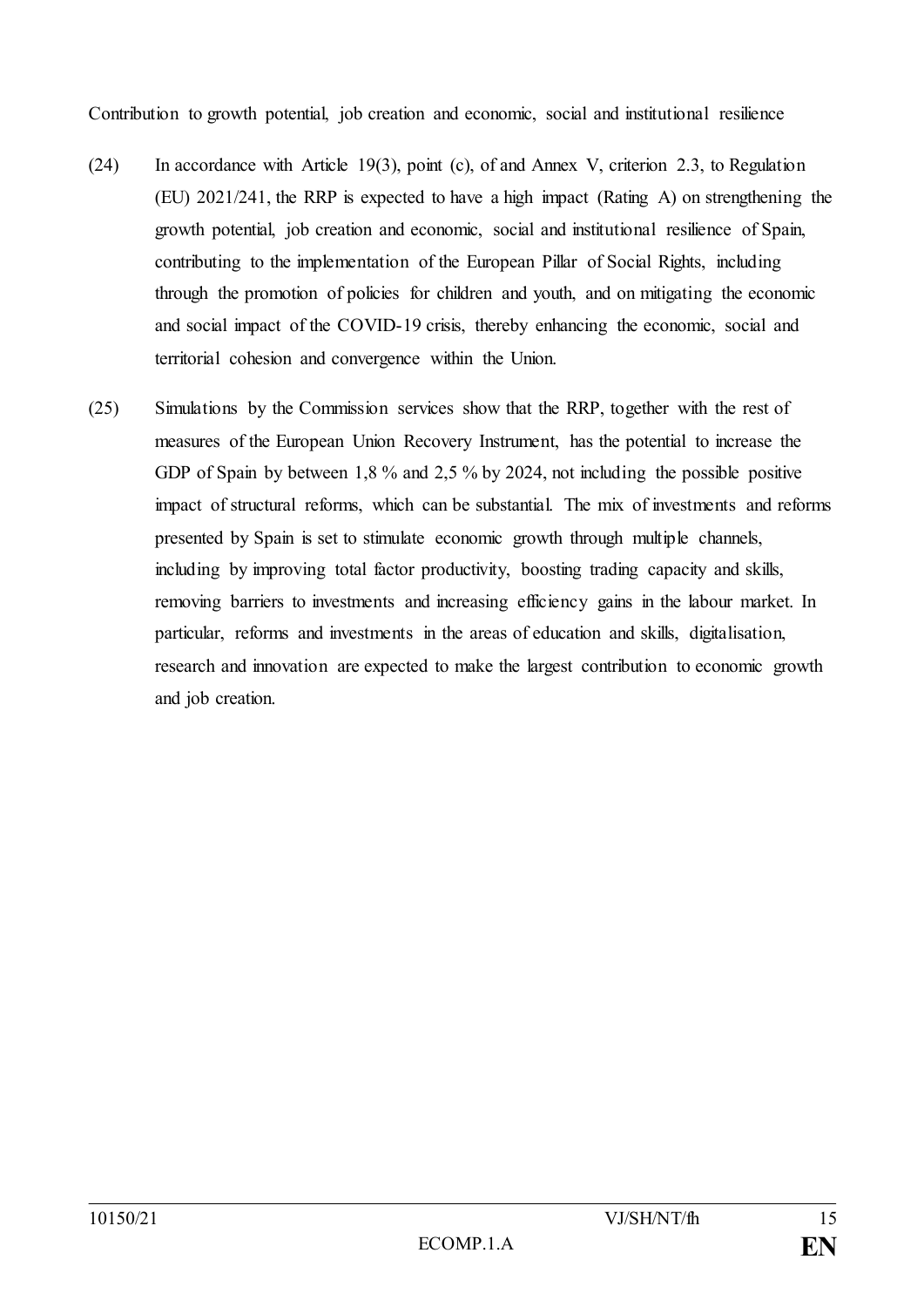(26) The reforms and investments outlined in the RRP have the potential to address significant vulnerabilities of the Spanish economy related to the external sector. For instance, investments in research and innovation, in reskilling and upskilling the labour force and in support of the internationalisation of SMEs can raise business competitiveness. Moreover, investments in renewable energy and energy efficiency can reduce energy imports. The RRP partially contributes to tackling the country's existing vulnerabilities from a fiscal standpoint. The envisaged policies aiming to fight and prevent tax fraud and to ensure more efficient public spending, including through reforms in the area of public procurement, and taxation are expected to lay the ground towards strengthening the fiscal and public procurement frameworks. The RRP is also expected to effectively reduce territorial disparities through reforms and investments to address the demographic challenge in rural areas and small municipalities, such as dedicated investments to improve energy efficiency in municipalities with fewer than 5 000 inhabitants, deploy ultra-fast broadband, boost entrepreneurship in rural areas and support just transition in territories facing challenges deriving from the transition process towards a climate-neutral economy.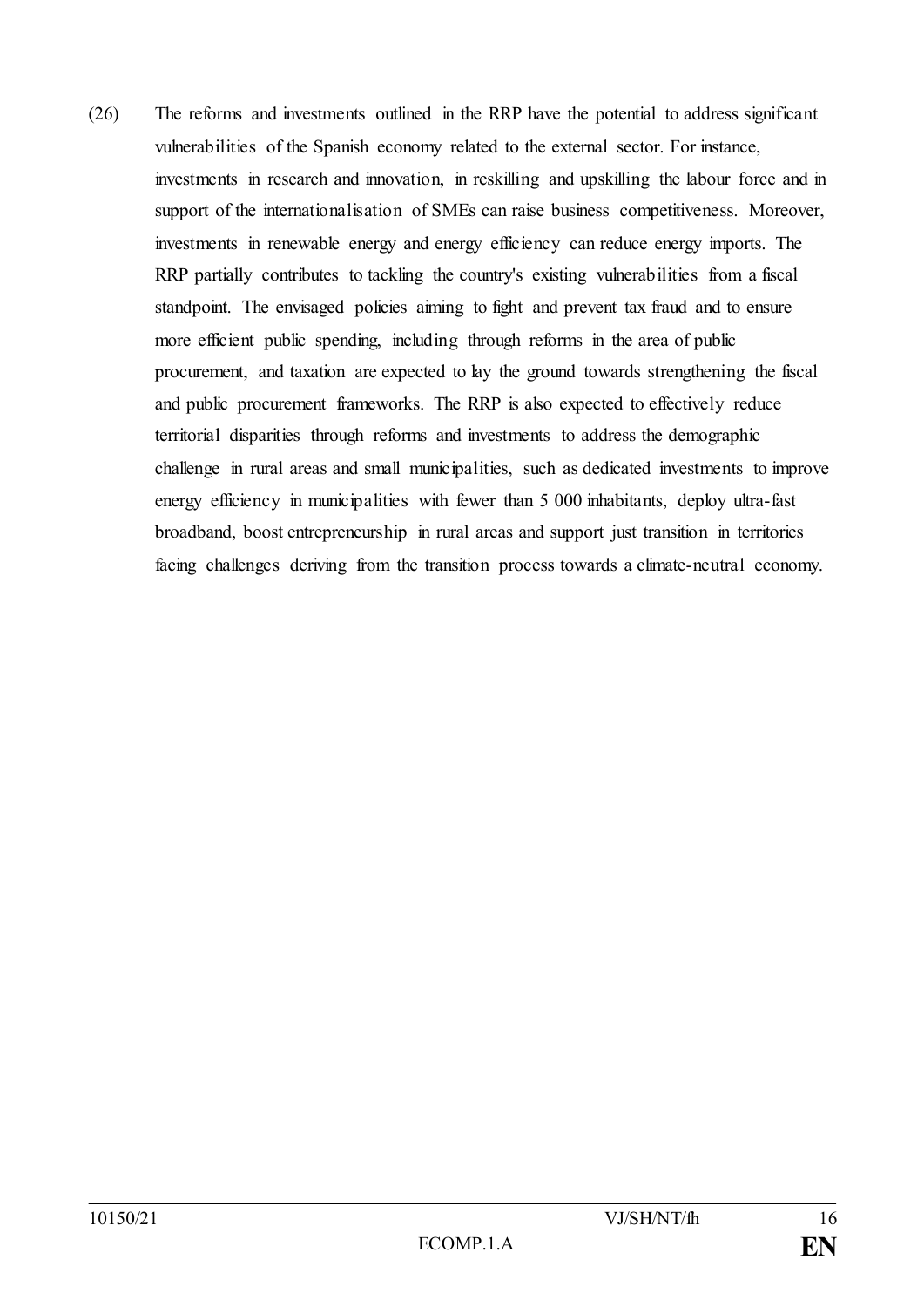(27) The RRP submitted by Spain includes measures aiming to address social cohesion challenges identified in previous country reports and country-specific recommendations to Spain, and monitored through the Social Scoreboard. Specific measures point at addressing vulnerabilities in the social protection system, such as the simplification and improvement of unemployment assistance, the streamlining of the system of non-contributory benefits and the review of the system of family benefits, with a view to reducing child poverty. The full implementation of the national minimum income scheme, adopted in June 2020, should be supported through pilot projects to support the socio-economic inclusion of the beneficiaries of the scheme. Furthermore, the RRP aims to strengthen social cohesion and the social protection system by maintaining the purchasing power of pensioners over time in line with practices in other Member States.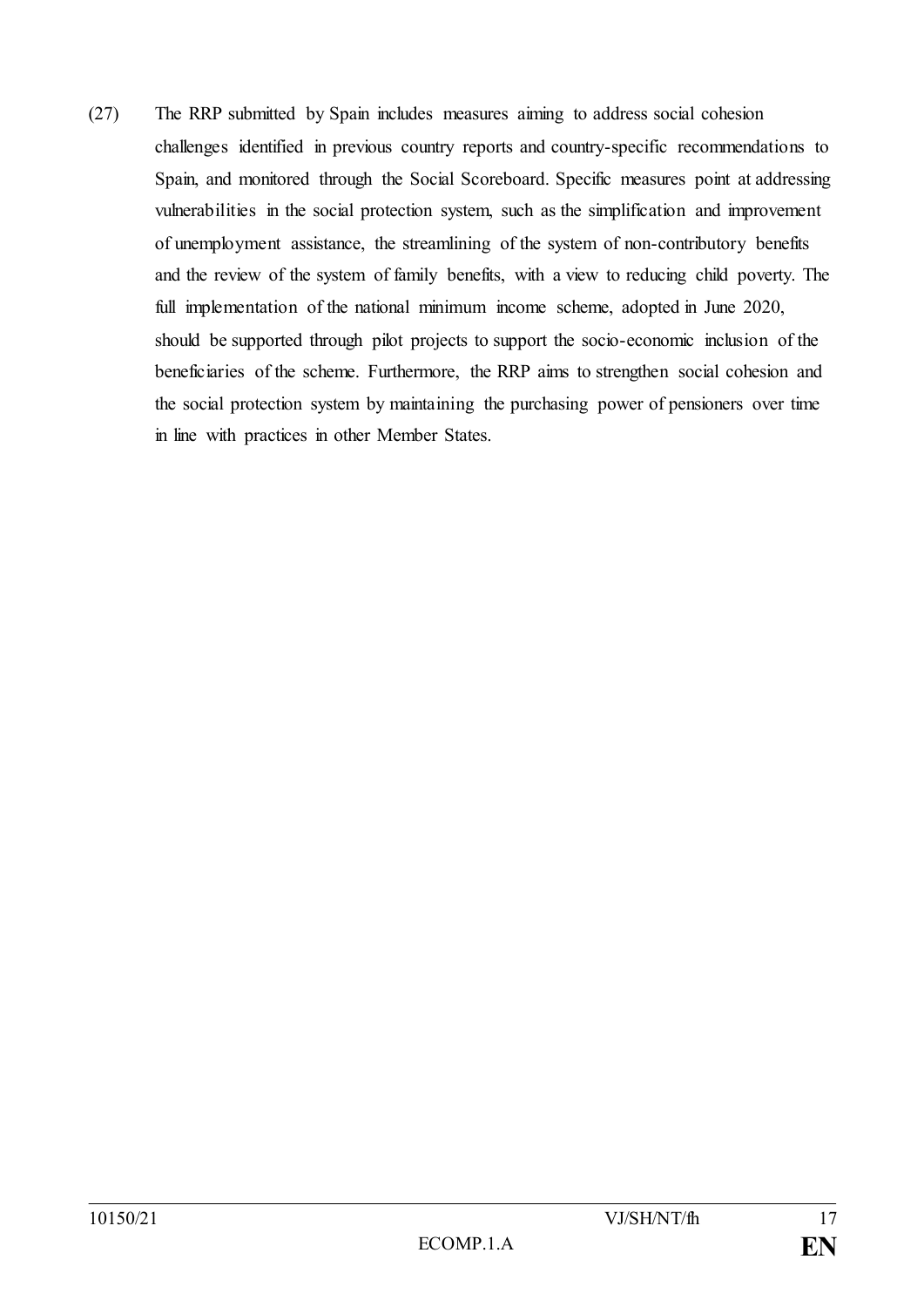(28) The RRP presents a number of reforms and investments with the potential to contribute to the implementation of the European Pillar of Social Rights, and the Action Plan, endorsed at the Porto Summit of 7 May 2021. They include specific measures aiming to improve the employability of young people, reduce the rate of early school leavers and increase further participation of children in early childhood education and childcare, as well as measures to strengthen social protection as described above. The reforms envisaged in the area of active labour market policies include the review of hiring incentives, the reinforcement of adult learning and the reform and digitalisation of public employment services. These are complemented with the reforms in the area of vocational education and training and digital skills, and are expected to improve workers' employability and thus raise the employment rates and reduce unemployment rates. Spain expects that the RRP will lead to a relevant reduction of income inequality in the medium to long term, on the back of job creation and job quality, fairer taxation, more effective social protection and significant investments in early childhood education and care, long-term care, social services and social housing.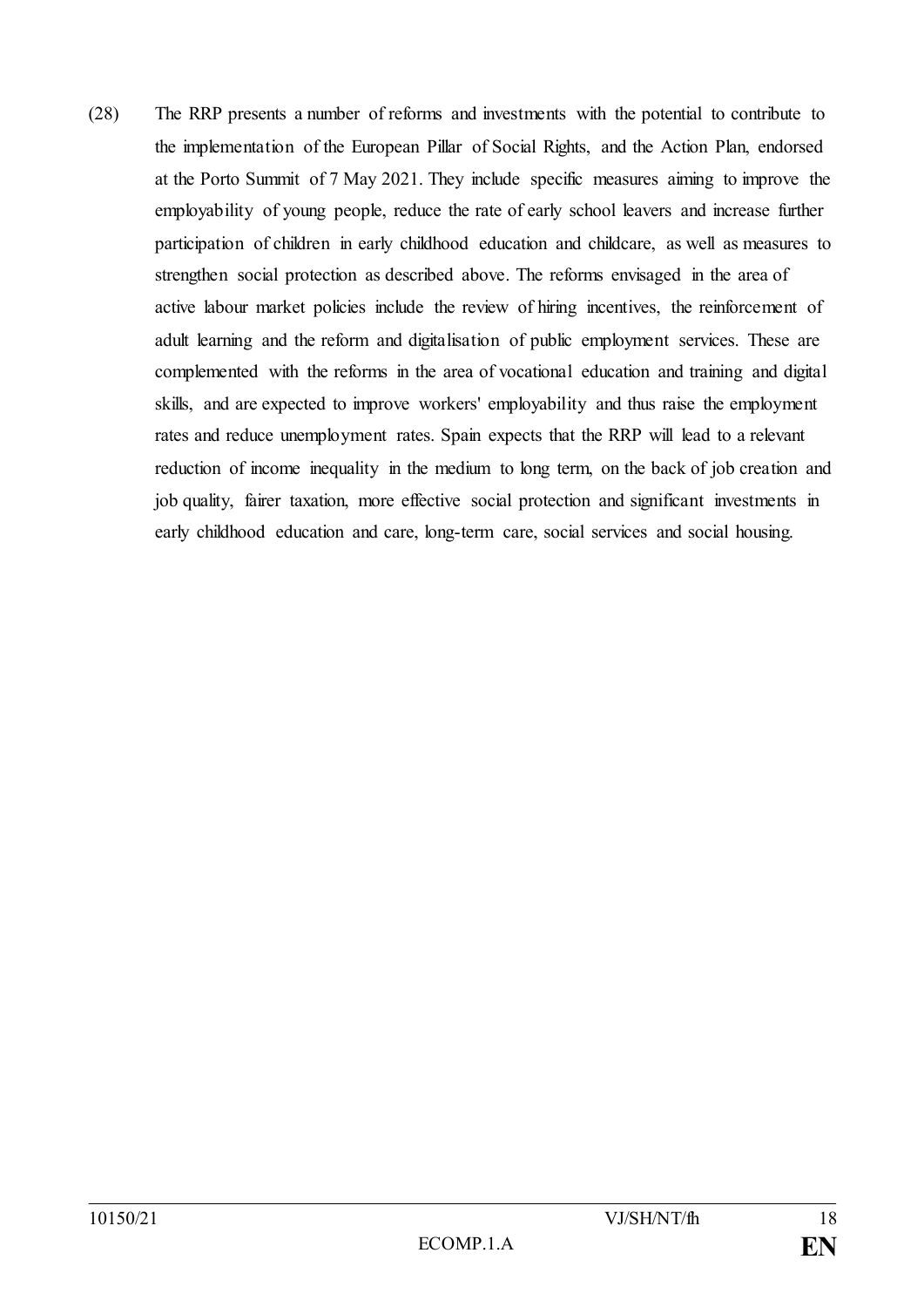Do no significant harm

(29) In accordance with Article 19(3), point (d), of and Annex V, criterion 2.4, to Regulation (EU) 2021/241, the RRP is expected to ensure that no measure for the implementation of reforms and investments projects included in the RRP does significant harm to environmental objectives (Rating A) within the meaning of Article 17 of Regulation (EU) 2020/852 of the European Parliament and of the Council**<sup>1</sup>** (the principle of 'do no significant harm'). In line with Regulation (EU) 2021/241 and the technical guidance provided in the Commission Notice entitled 'Technical guidance on the application of "do no significant harm" under the Recovery and Resilience Facility Regulation' **2** , Spain has provided a complete assessment that no measure for the implementation of reforms and investment projects included in the RRP is expected to do significant harm to the environmental objectives.

**<sup>1</sup>** Regulation (EU) 2020/852 of the European Parliament and of the Council of 18 June 2020 on the establishment of a framework to facilitate sustainable investment, and amending Regulation (EU) 2019/2088 (OJ L 198, 22.6.2020, p. 13).

**<sup>2</sup>** OJ C 58, 18.2.2021, p. 1.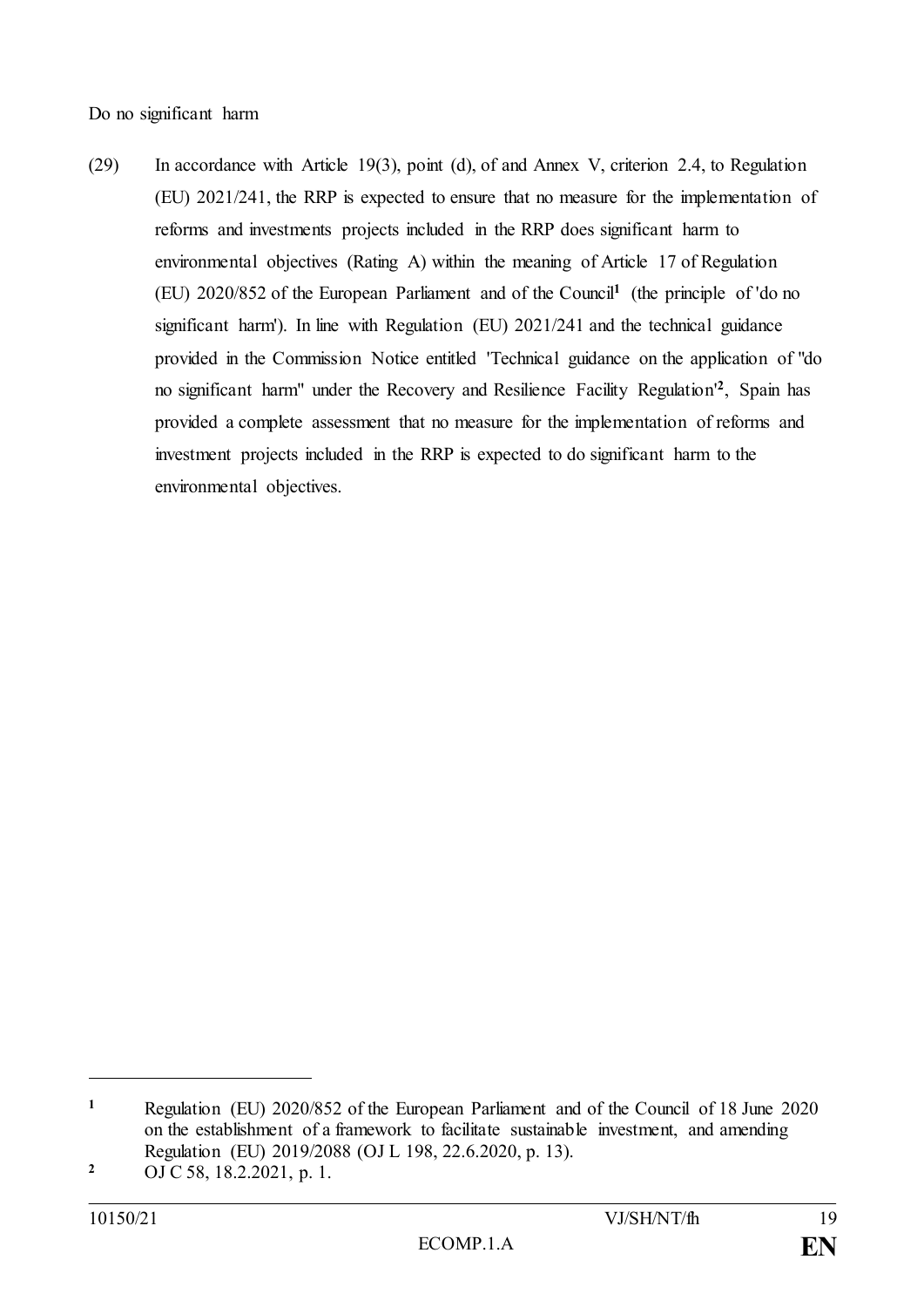(30) By selecting measures that either contribute substantially to environmental objectives, or have no or an insignificant foreseeable impact on environmental objectives, it is expected that many measures in the RRP do no significant harm from the outset, such as measures in education and training, labour market, public administration and culture and sports. The assessment provided for other measures demonstrates that they are designed to ensure compliance with the 'do no significant harm' principle. These measures include broad support schemes that span across sectors and activities, such as in research, development and innovation, and support to industry and to SMEs. Spain has provided evidence and assurances substantiating that the measures should not lead to significant harm to any of the six environmental objectives, namely climate change mitigation, climate change adaptation, sustainable use and protection of water and marine resources, circular economy, pollution prevention and control, and protection and restoration of biodiversity and ecosystems. Where needed, Spain has proposed the implementation of mitigating measures or included specific elements in the design of the measures to avoid significant harm, which should be ensured through relevant milestones and targets. This is particularly the case for measures supporting strategic projects covering installations under the EU emissions trading system, specific waste treatment activities, irrigation for agricultural production, and broad support schemes ranging across sectors and activities.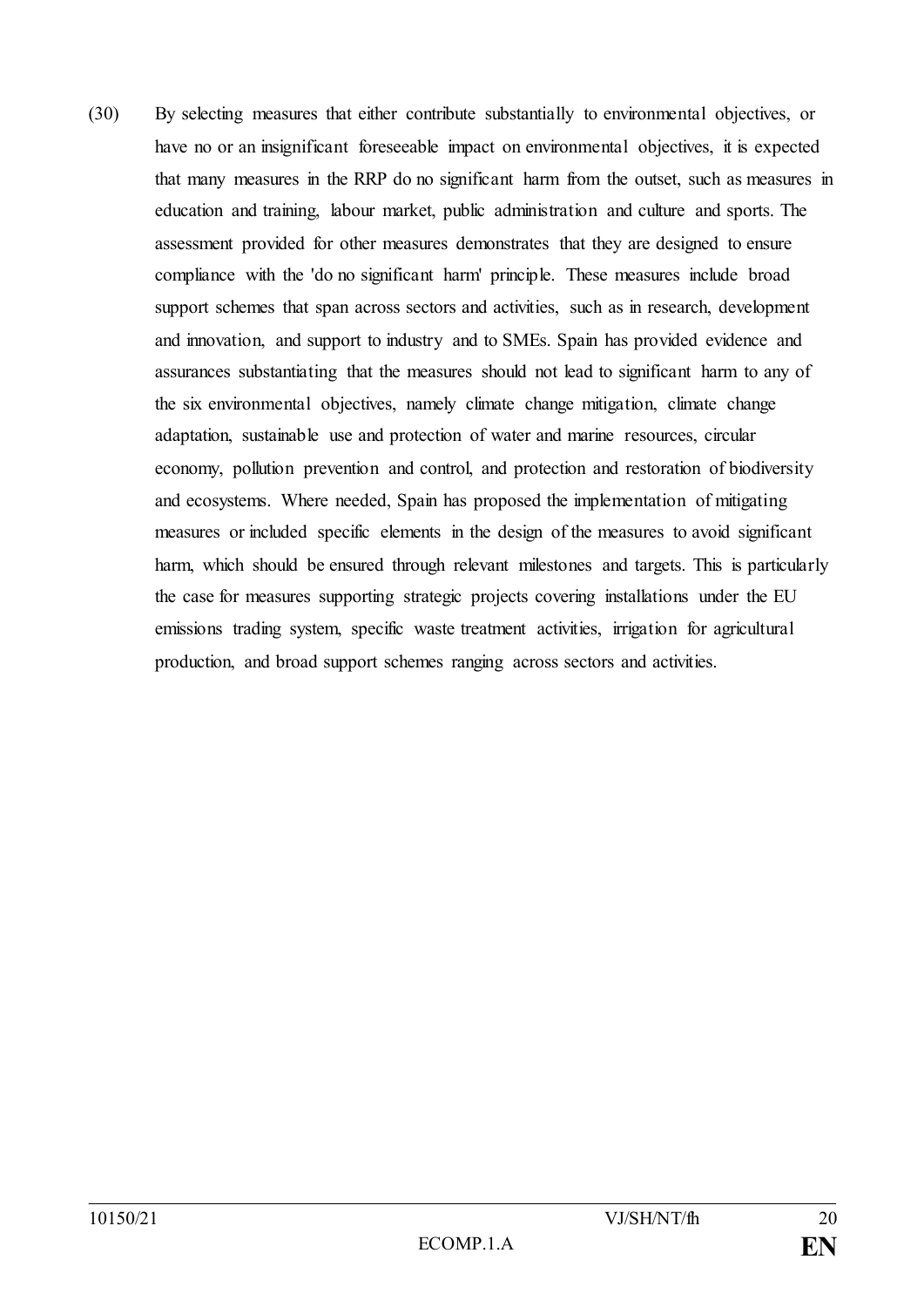Contribution to the green transition, including biodiversity

(31) In accordance with Article 19(3), point (e), of and Annex V, criterion 2.5, to Regulation (EU) 2021/241, the RRP contains measures that contribute to a large extent (Rating A) to the green transition, including biodiversity, or to addressing the challenges resulting therefrom. The Spanish RRP includes measures supporting climate objectives for an amount which represents 39,7 % of the RRP's total allocation, calculated in accordance with the methodology set out in Annex VI to Regulation (EU) 2021/241. In accordance with Article 17 of that Regulation, the RRP is consistent with the information included in the National Energy and Climate Plan 2021-2030 ('NECP').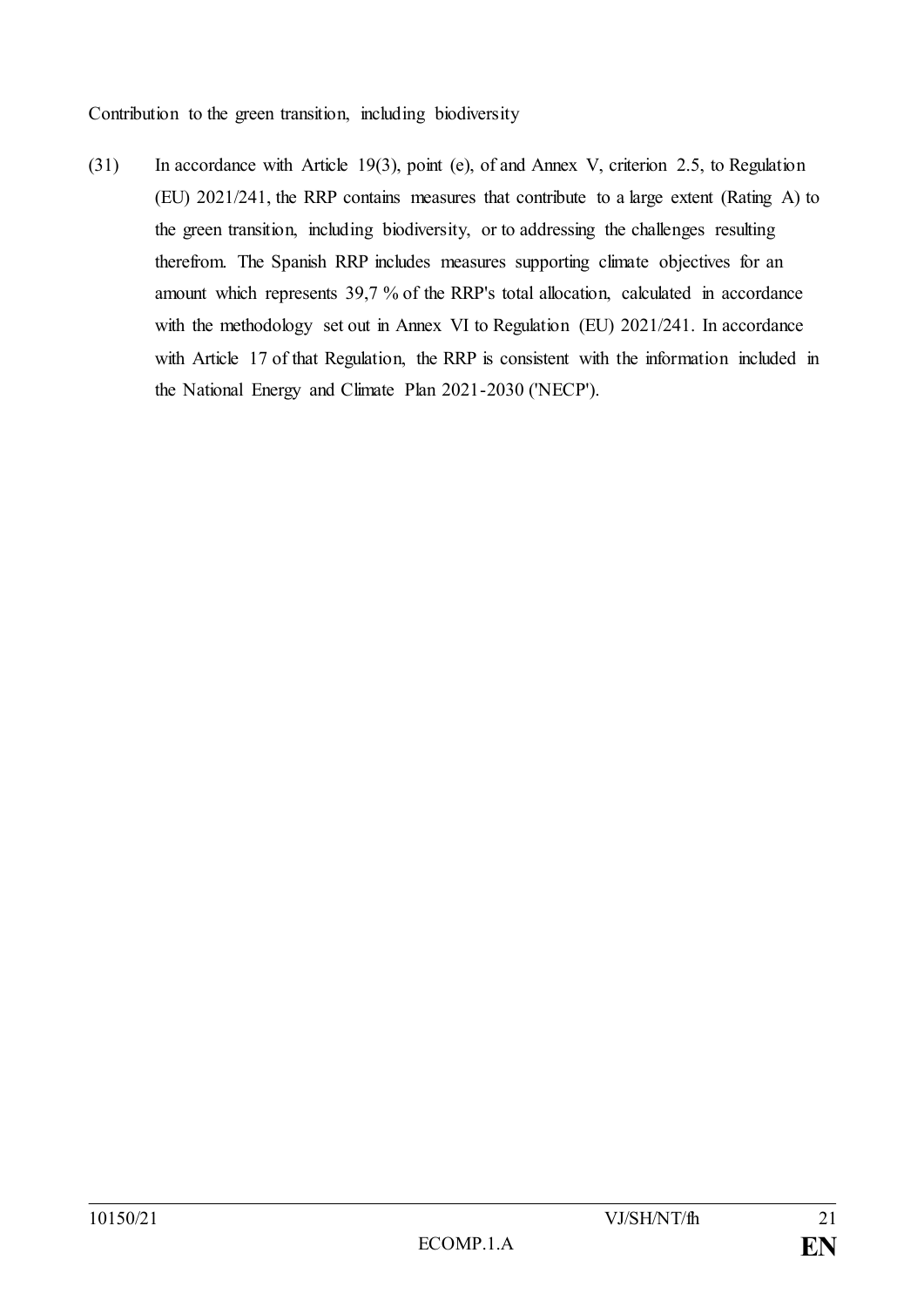(32) The RRP includes reforms and investments related to the green transition, with a particularly strong contribution to climate objectives stemming from the components on energy renovations in housing and urban areas, sustainable mobility and renewable energy. The financial contribution will allow Spain to frontload the investments necessary to reach the Union's increased climate ambition to reduce net greenhouse gas emissions by at least 55 % by 2030 compared to 1990, towards Union climate neutrality by 2050, as provisionally agreed by the European Parliament and the Council within the framework of the proposed 'European Climate Law'. As regards energy efficiency, Spain's contribution to the Union-level target in the NECP is to reduce its primary energy consumption by 39,5 %. The RRP sets the objective of renovating at least 355 000 unique residential dwellings as part of at least 510 000 renovation actions, at least 600 hectares of urban areas, an equivalent of at least 40 000 residential buildings and 690 000 m<sup>2</sup> of non-residential buildings, at least 26 000 residential buildings in municipalities and urban areas with fewer than 5 000 inhabitants, and at least 1 230 000 m<sup>2</sup> of public buildings by 31 August 2026. Investments in energy renovations of residential buildings in the RRP represent a significant share of the public support provided for in the NECP in this area. They will contribute to the energy saving target by 2030, and to the objective set in the NECP in terms of the number of dwellings to be renovated. However, additional public funding will still be needed to mobilise the total volume of investments necessary to achieve the objective set in the NECP for 2030, and to ensure a relatively higher leverage factor to attract private investments.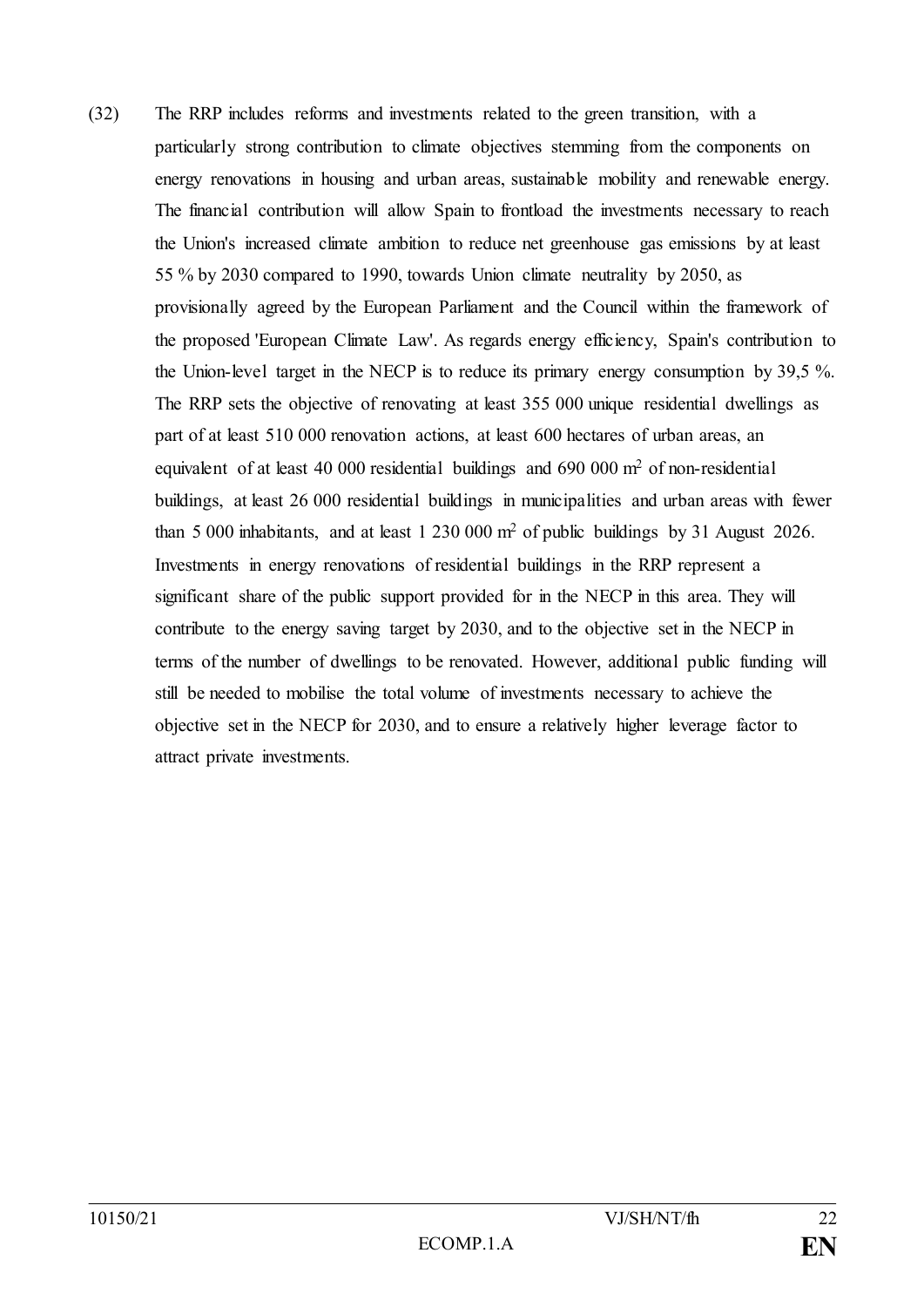Reforms and investments on renewable energy should increase substantially the development and deployment of renewable energy sources in Spain and contribute towards the achievement of its 2030 renewable energy share target of 42 %, as set out in the NECP. The RRP includes support to innovative renewable sources in industry and buildings (close to 4 GW) and to renewable energy in islands. Measures on electricity infrastructure aim at the promotion of smart grids and the deployment of flexibility measures and storage. For this purpose, reforms are intended to establish an enabling framework to facilitate the integration of renewables into the energy system, the deployment of energy storage, as well as demand management and flexibility services. The RRP will also invest in renewable hydrogen and contribute to Spain's overall ambition of installing 4 GW of hydrogen electrolysis capacity by 2030 in order to generate renewable hydrogen and up to 200 hydrogen refuelling stations. This should contribute to decarbonising hard-to-abate sectors, such as industry and transport.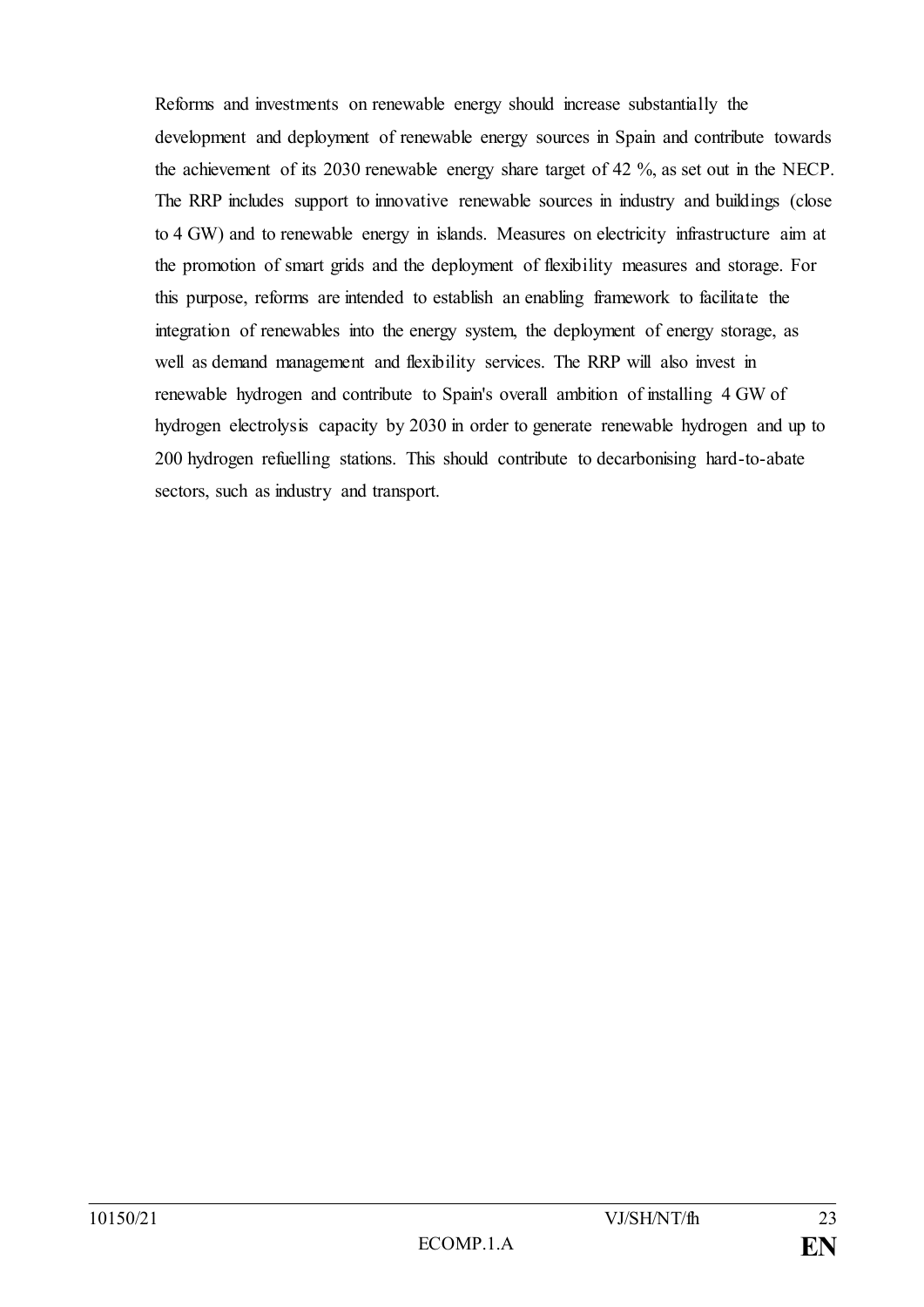(33) The measures of the RRP contribute to Spain achieving its current 2030 target of reducing greenhouse gas ('GHG') emissions by 26 % compared to 2005 for sectors under Regulation (EU) 2018/842 of the European Parliament and of the Council**<sup>1</sup>** , including transport, agriculture, waste and buildings. Investments in sustainable mobility are aimed at reducing emissions from transport, the sector where GHG emissions continue to grow most. The RRP will contribute to Spain's overall ambition of installing 80 000 to 110 000 recharging points and achieving a fleet of at least 250 000 plug-in electric vehicles by 2023. It will also provide incentives to private companies to replace their passenger and freight transport fleets with cleaner vehicles. In addition, the RRP will create low-emission zones in municipalities and encourage the use of active transport modes such as cycling and walking as well as improve and promote the use of urban public transport, including railway, with the aim of contributing to a reduction of private traffic by 35 % by 2030 and air pollution. The RRP also includes investments on the modal shift of freight from road to rail, including the finalisation of 1 400 kilometres of the Atlantic and Mediterranean TEN-T corridors, investment in railway tractor equipment to switch to hydrogen or electricity, and the development of inter-modality hubs and improved access for rail to ports.

**<sup>1</sup>** Regulation (EU) 2018/842 of the European Parliament and of the Council of 30 May 2018 on binding annual greenhouse gas emission reductions by Member States from 2021 to 2030 contributing to climate action to meet commitments under the Paris Agreement and amending Regulation (EU) No 525/2013 (OJ L 156, 19.6.2018, p. 26).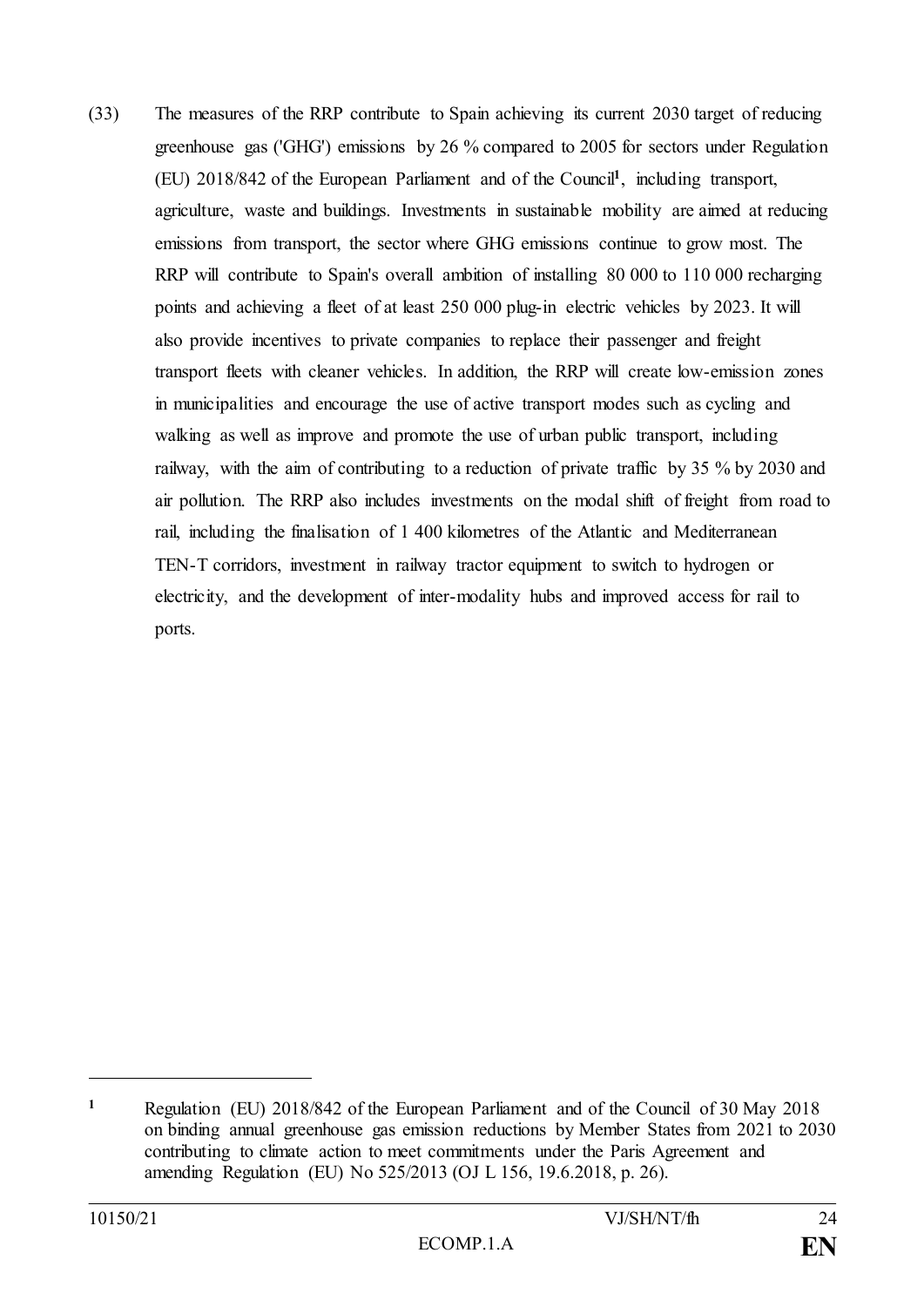- (34) As regards biodiversity, the RRP includes measures in line with the new EU Biodiversity Strategy, such as preserving the valuable forest carbon sinks through fire prevention actions and strengthened fire protection, and by increasing  $CO<sub>2</sub>$  absorption through enhanced sustainable forest management actions. The investments in the biodiversity conservation of 50 000 hectares by 30 June 2026, including wetlands, and the restoration of ecosystems, with an ecosystem restoration target of 30 000 hectares by 31 December 2024, should also contribute to both climate change mitigation and adaptation. Measures also relate to the protection, conservation and restauration of marine and terrestrial ecosystems and their biodiversity. Moreover, the RRP supports ecological connectivity and promotes green infrastructure, including in urban areas.
- (35) Additionally, the RRP includes measures to improve the waste management legislation and is accompanied by investments fostering the circular economy. Measures also aim to improve water management by reducing wastewater leakages and increasing water reuse. The RRP also provides for investments in flood risk mitigation and coastal adaptation, in recovering and improving the situation of ground water and aquifers, in water efficiency in agriculture, and in reducing nitrates pollution.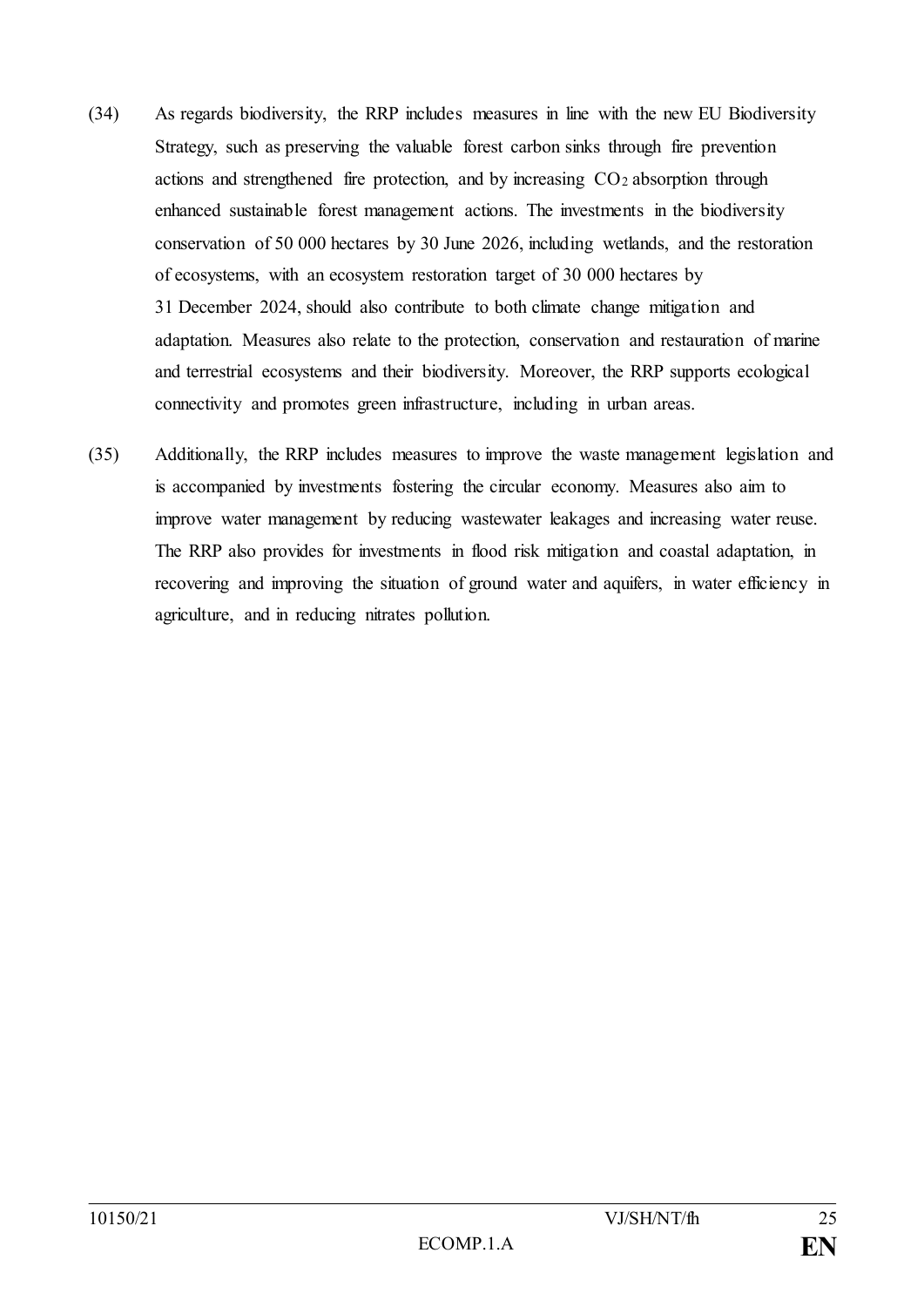Contribution to the digital transition

(36) In accordance with Article 19(3), point (f), of and Annex V, criterion 2.6, to Regulation (EU) 2021/241, the RRP contains measures that effectively contribute to a large extent (Rating A) to the digital transition or to addressing the challenges resulting from it. These measures contribute to the digital objective for an amount which represents 28,2 % of the RRP's total allocation, calculated in accordance with the methodology set out in Annex VII to Regulation (EU) 2021/241.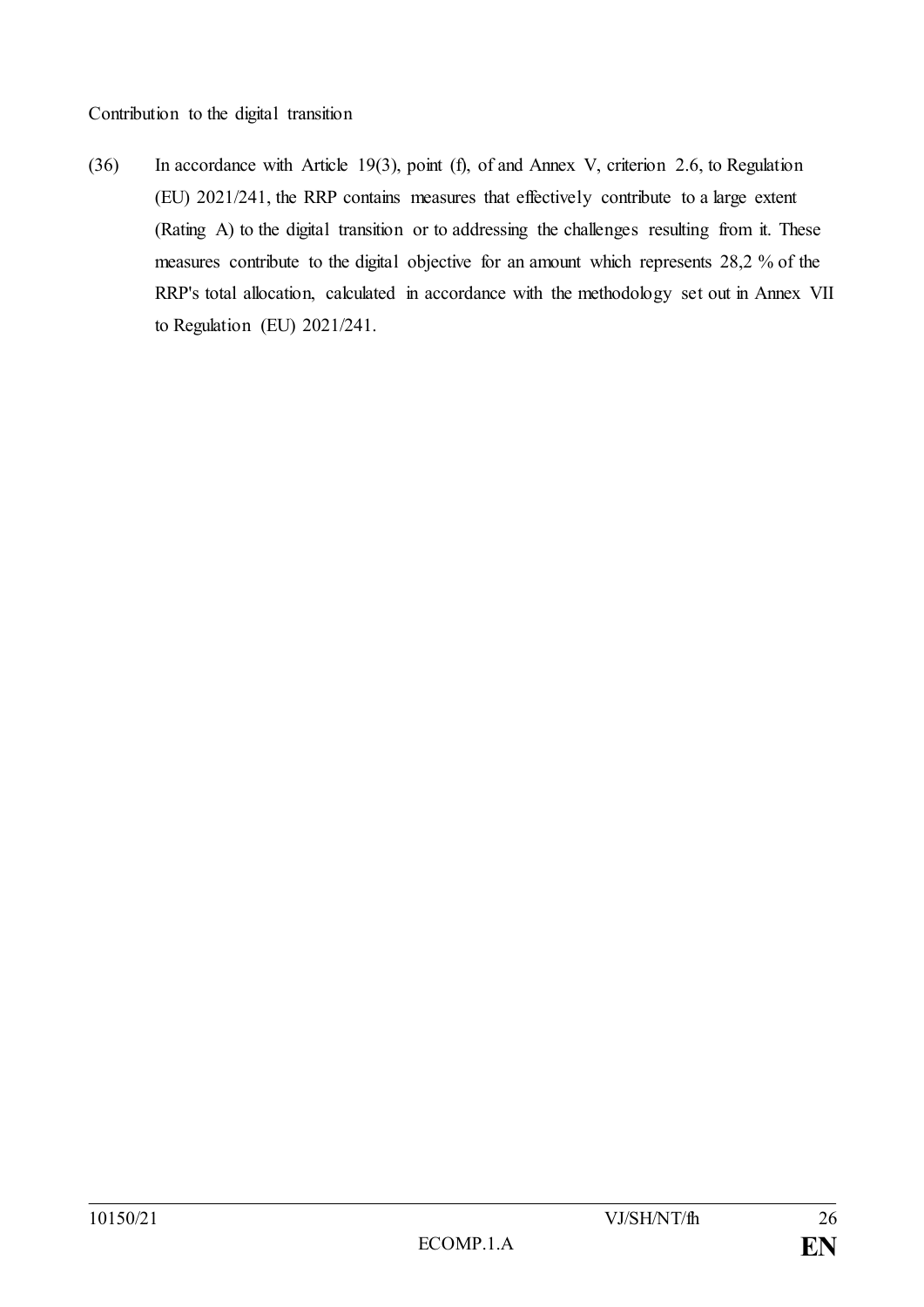(37) The RRP contains investments and reforms that are expected to have a long-lasting impact in the digital transformation of the economic and social sectors and significantly contribute to addressing the challenges resulting from the digital transition. In particular, Spain is expected to invest in areas such as digital skills, the digitalisation of business and the integration of advanced technologies in the business sector. Horizontal actions that benefit the entire economy and population, such as enhanced connectivity, are complemented by targeted actions addressing specific sectors, such as tourism, SMEs, culture and media, or specific segments of population, such as students, civil servants and the unemployed. The RRP includes the deployment of the seven strategic plans under the 2025 Digital Spain Agenda: the Connectivity Plan, the 5G Promotion Strategy, the National Artificial Intelligence Strategy, the National Digital Skills Plan, and the Digitalisation Plan for Public Administrations, the Plan for Digitalisation of SMEs and the Spanish Audio-visual Hub Plan. The digital measures included in the RRP take into account the EU Digital Strategy, the European Industrial Strategy, the European Skills Agenda, the European Pillar of Social Rights, the European Education Area and the Digital Education Action Plan.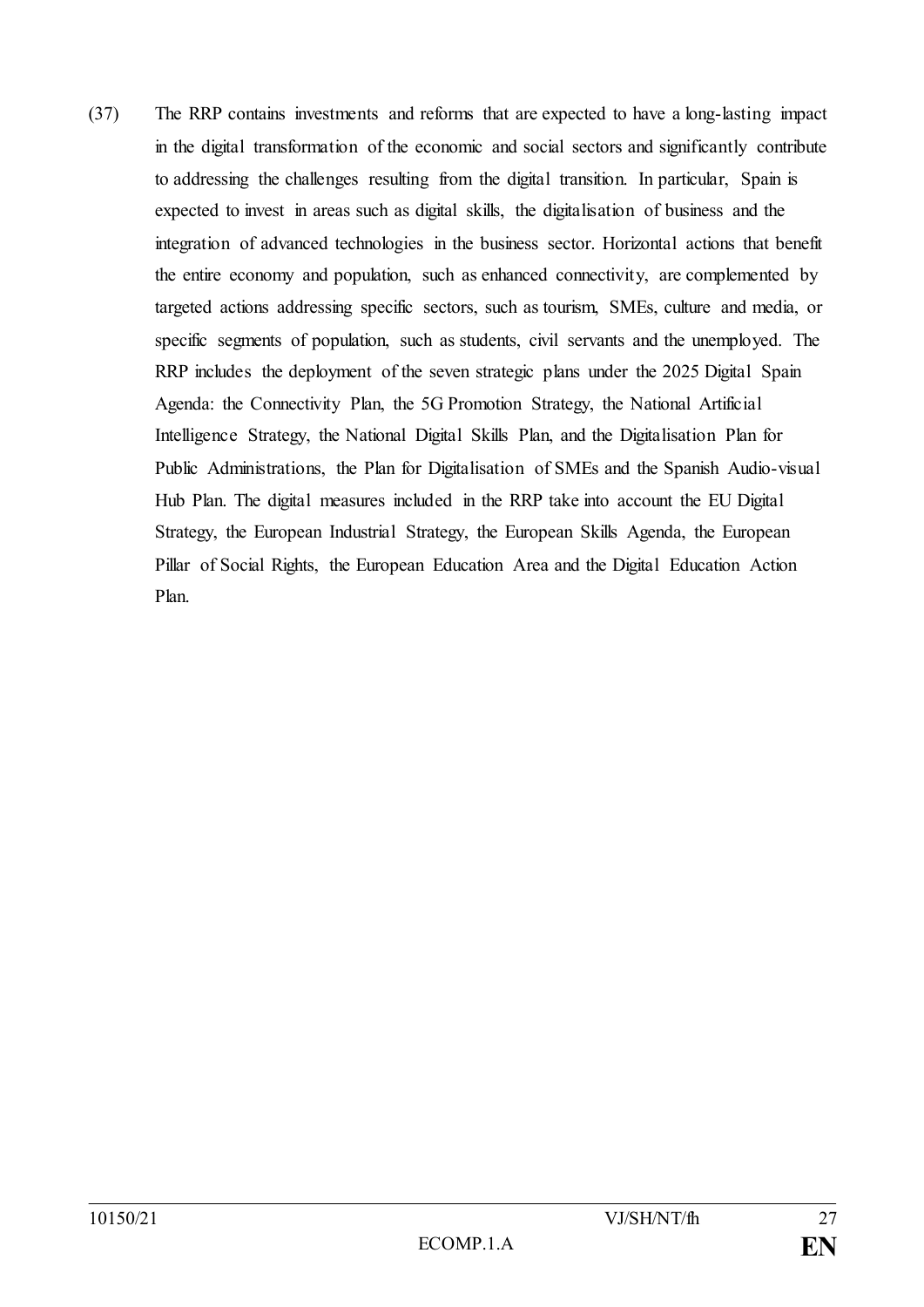(38) The RRP includes investments to close the digital divide between urban and rural areas and to enable the full potential of 5G connectivity. There are investments planned as regards the deployment of ultra-fast broadband in certain areas lacking this sort of infrastructure, such as rural areas or historic urban centres. 5G network is expected to be deployed along certain parts of the cross-border sections with France and Portugal, along certain parts of the main national transport corridors, in areas not covered by mobile operators, and in certain critical hotspots such as business parks, industrial areas and around focal public services. Connectivity services for vulnerable groups and SMEs are supported to expand the share of people and businesses connected to the internet. The RRP includes measures to increase the level of digital skills of the population, targeted measures in the education system, such as digitalisation of education and training of teachers and vocational education, investments on reskilling and upskilling of workers and jobseekers. In addition, the RRP includes support for the digitalisation of business and integration of advanced technologies, with specific support for SMEs through the substantial deployment of a 'digital toolkit'. Furthermore, the RRP includes reforms and investments on advanced digital skills, including artificial intelligence and cybersecurity, which are expected to increase trust on digital services and technologies, and help the adoption of these advanced digital technologies on a lasting basis. Finally, the RRP includes a comprehensive package of reforms and investments to improve the digitalisation of the public administration at all levels, with specific consideration of interconnection and interoperability. These cover the justice system, the tax administration, public employment services, digital public procurement, public health, the transport sector, the conservation of ecosystems and biodiversity, coast preservation and water management, and electricity networks.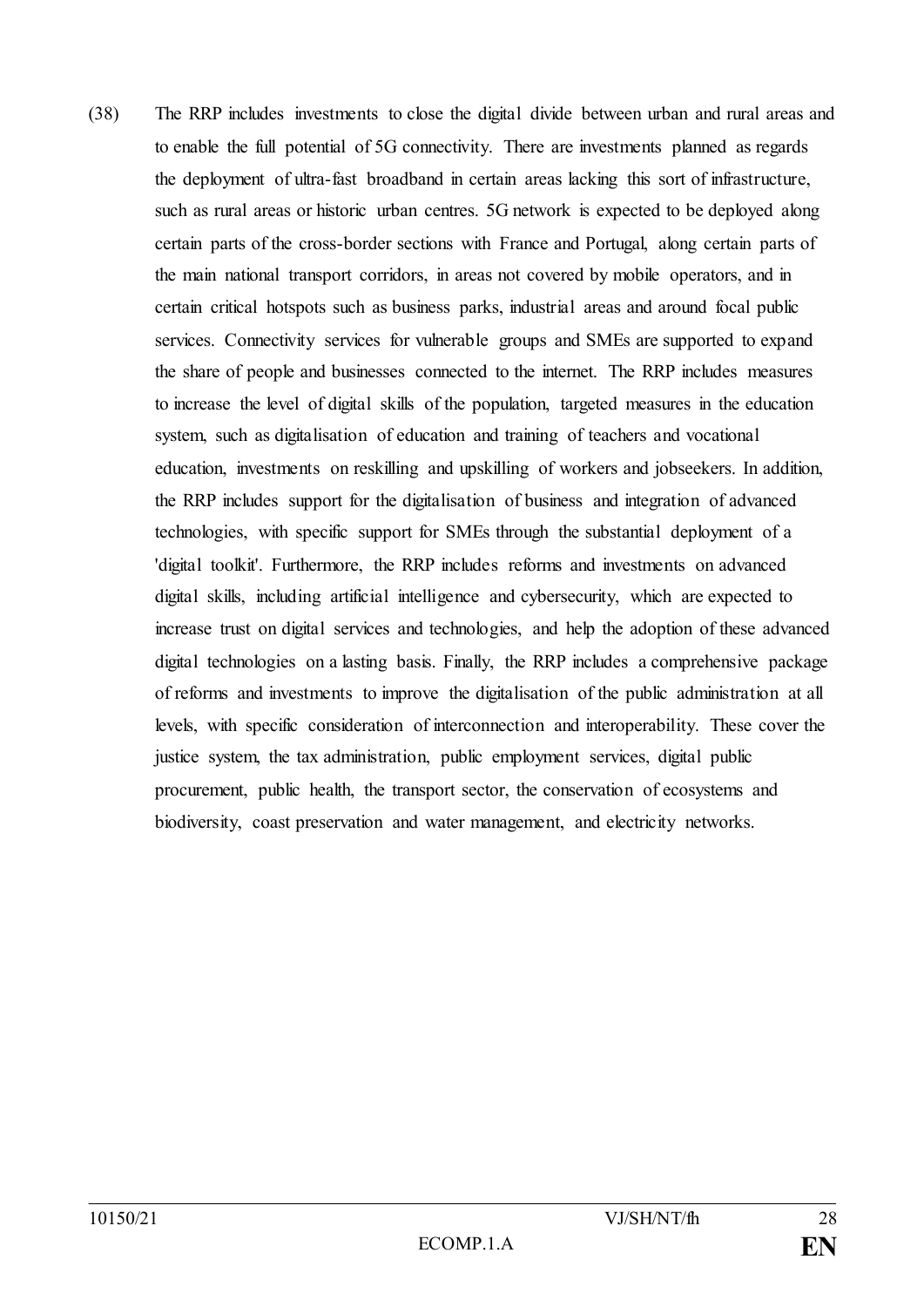- (39) In accordance with Article 19(3), point (g), of and Annex V, criterion 2.7, to Regulation (EU) 2021/241, the RRP is expected to have a lasting impact on Spain to a large extent (Rating A).
- (40) The reforms outlined in the RRP are expected to bring about a structural change in relevant policies and in the administration, in particular by strengthening the labour market and modernising social protection and by enhancing the functioning of the administration, including through its digitalisation. As regards the labour market, the RRP presents a wide array of reforms aimed at tackling unemployment and labour market segmentation, including in the public administration. These measures are expected to bring a lasting impact, in particular by promoting quality job creation and helping to reduce the longstanding high unemployment rate, while contributing to reinforcing social cohesion in a sustainable manner. The RRP also includes relevant reforms in the area of skills, in particular digital skills, with a specific focus on upskilling the low-skilled and on reskilling the labour force in line with labour market needs. Efforts to modernise and improve the effectiveness of social protection may have a durable effect on supporting higher labour market participation, stabilising income over the economic cycle, improving the social and economic integration of all, and reducing inequalities. The digitalisation of the public administration should be accompanied with measures ensuring that public policies are subject to impact assessments and evaluations, including for expenditure. In addition, the envisaged reforms of the public procurement system and the insolvency framework are expected to support a more effective allocation of funds and assets in the country.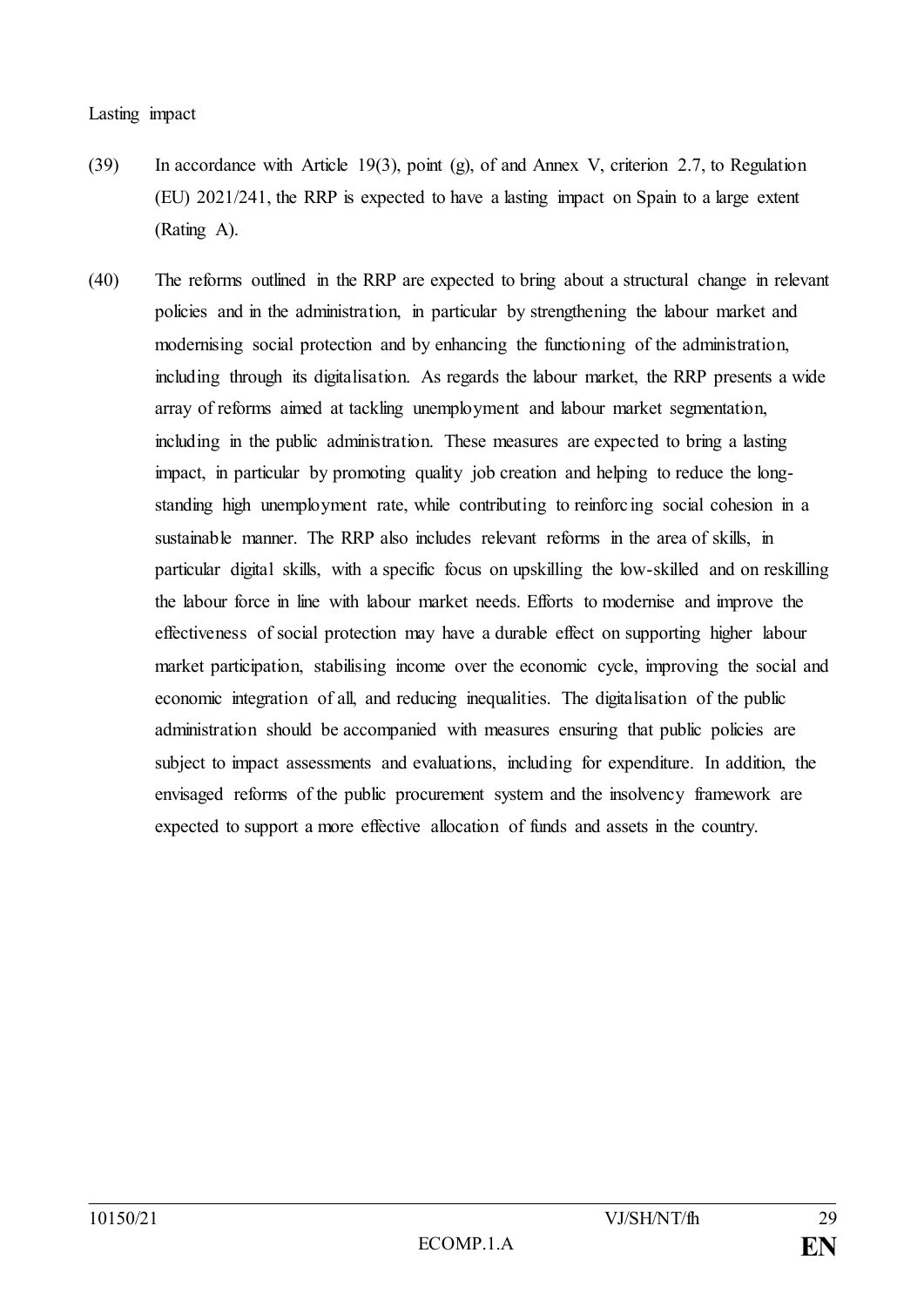(41) The RRP contains numerous investments supporting innovation and enhancing the modernisation and competitiveness of the industry, in particular SMEs, with a view to bringing about a long-lasting impact. Measures should help Spain embrace faster the principles of sustainability and digitalisation. The full implementation of the investments envisaged in these areas has the potential to place Spanish firms in a better place to compete in the markets that will emerge from the digital and green transition, decarbonise traditional industry and boost a new efficient and sustainable economy. The RRP invests in the energy renovation of buildings in Spain. Moreover, the RRP also seeks to contribute to the achievement of internationally agreed decarbonisation and air quality objectives through actions to transform urban environments. All these measures are expected to support the energy transition of Spain and reduce dependency on energy imports in the medium term, while protecting natural capital and ecosystems. The lasting impact of the RRP can also be enhanced through synergies between the RRP and other programmes financed by the cohesion policy funds, in particular by addressing in a substantive manner the deeply rooted territorial challenges and promoting a balanced development.

#### Monitoring and implementation

(42) In accordance with Article 19(3), point (h), of and Annex V, criterion 2.8, to Regulation (EU) 2021/241, the arrangements proposed in the RRP are adequate (Rating A) to ensure effective monitoring and implementation of the RRP, including the envisaged timetable, milestones and targets, and the related indicators.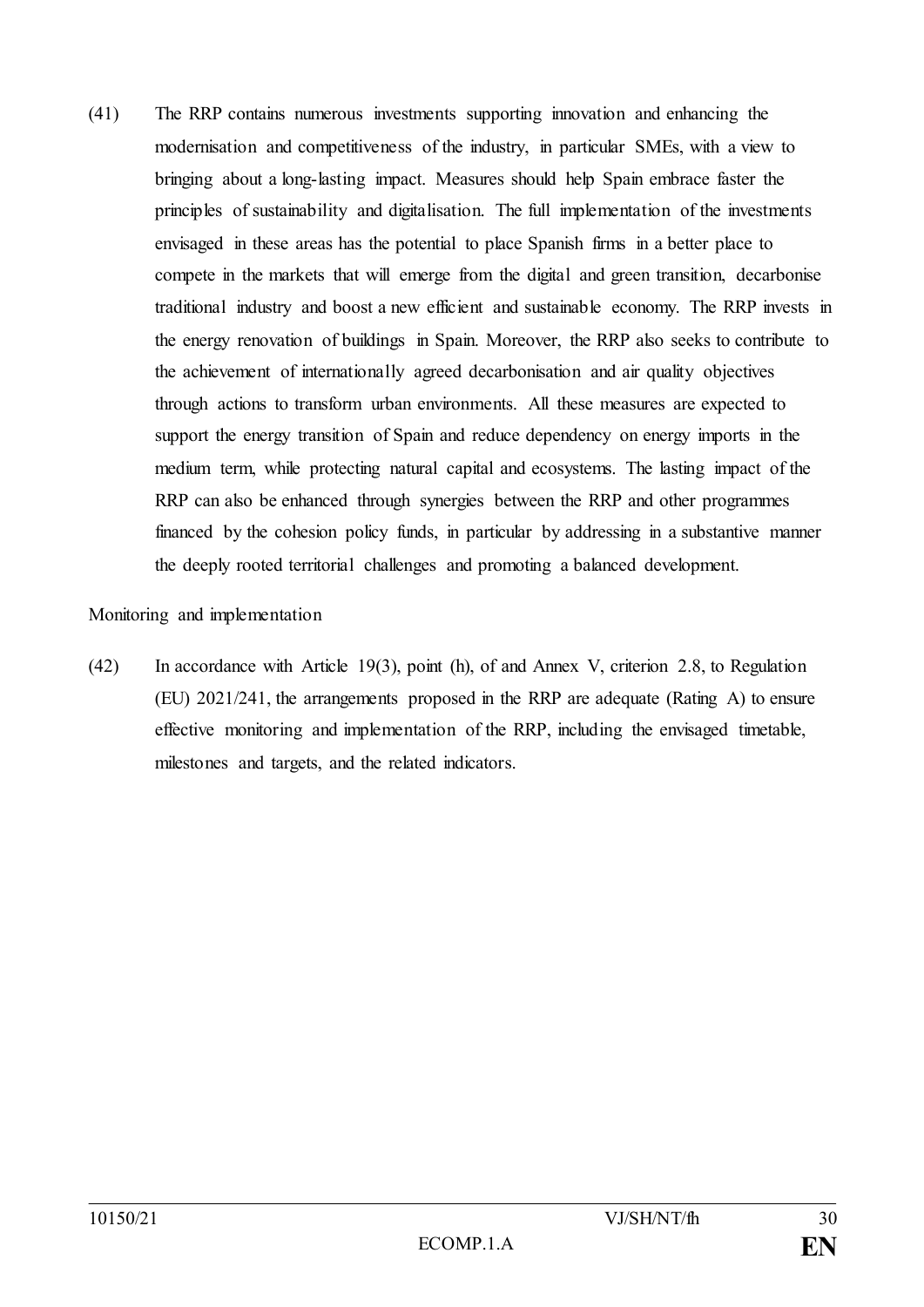(43) The national arrangements for the implementation of the RRP are set out in Royal Decree-Law 36/2020 of 30 December approving urgent measures for the modernisation of the public administration and the implementation of the Recovery Plan. A Commission for the Recovery, Transformation and Resilience, which gathers all ministers competent for the RRP, is in charge of the political guidance and should be chaired by the President of the Government. A new Secretariat-General for European Funds within the Ministry of Finance shall act as the responsible authority for the RRP. That body should draw up requests for payment to the Commission, once the bodies responsible for the achievement of the relevant milestones and targets declare that these have been met, and the General Comptroller of the central government ('IGAE') provides reasonable assurance of their achievement. In general, the milestones and targets are clear and realistic and the proposed indicators for them are relevant, acceptable and robust. Moreover, the sequencing of milestones and targets is sufficiently clear to allow for payments and monitoring progress and reflects a strong frontloading of the measures, with most of the milestones and targets concentrated in the period between 1 January 2021 and 31 December 2023. Milestones and targets are also relevant for measures already completed which are eligible under Article 17(2) of Regulation (EU) 2021/241. The satisfactory fulfilment of these milestones and targets over time is required to justify a disbursement request. An integrated information system should be set up and shared between all relevant administrations.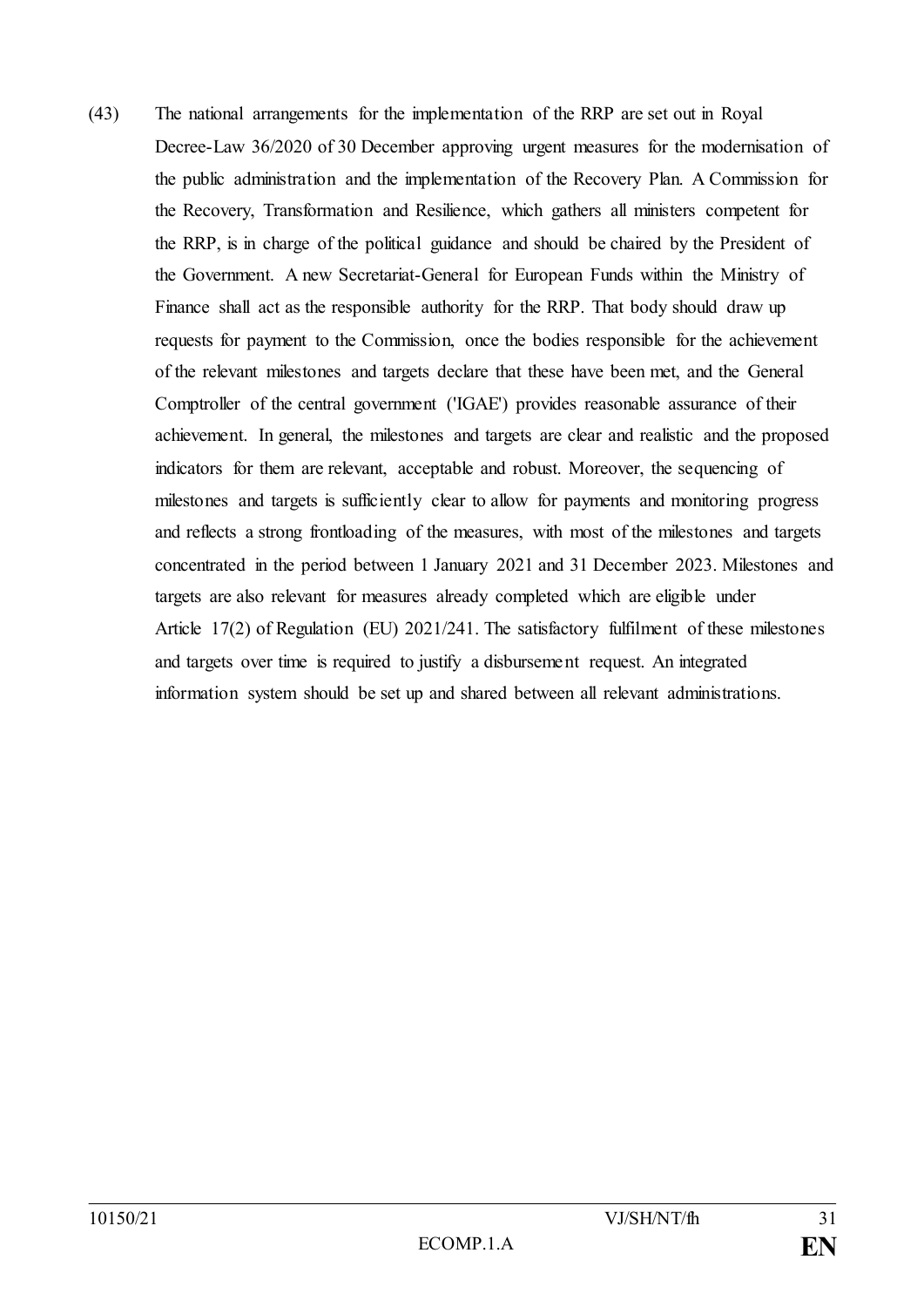(44) Member States should ensure that financial support under the Facility is communicated and acknowledged in line with Article 34 of Regulation (EU) 2021/241. Technical support may be requested under the Technical Support Instrument established by Regulation (EU) 2021/240 of the European Parliament and of the Council**<sup>1</sup>** to assist Member States in the implementation of their RRPs.

# Costing

(45) In accordance with Article 19(3), point (i), of and Annex V, criterion 2.9, to Regulation (EU) 2021/241, the justification provided in the RRP on the amount of the estimated total costs of the RRP is to a medium extent (Rating B) reasonable and plausible, is in line with the principle of cost efficiency and is commensurate to the expected national economic and social impact.

**<sup>1</sup>** Regulation (EU) 2021/240 of the European Parliament and of the Council of 10 February 2021 establishing a Technical Support Instrument (OJ L 57, 18.2.2021, p. 1).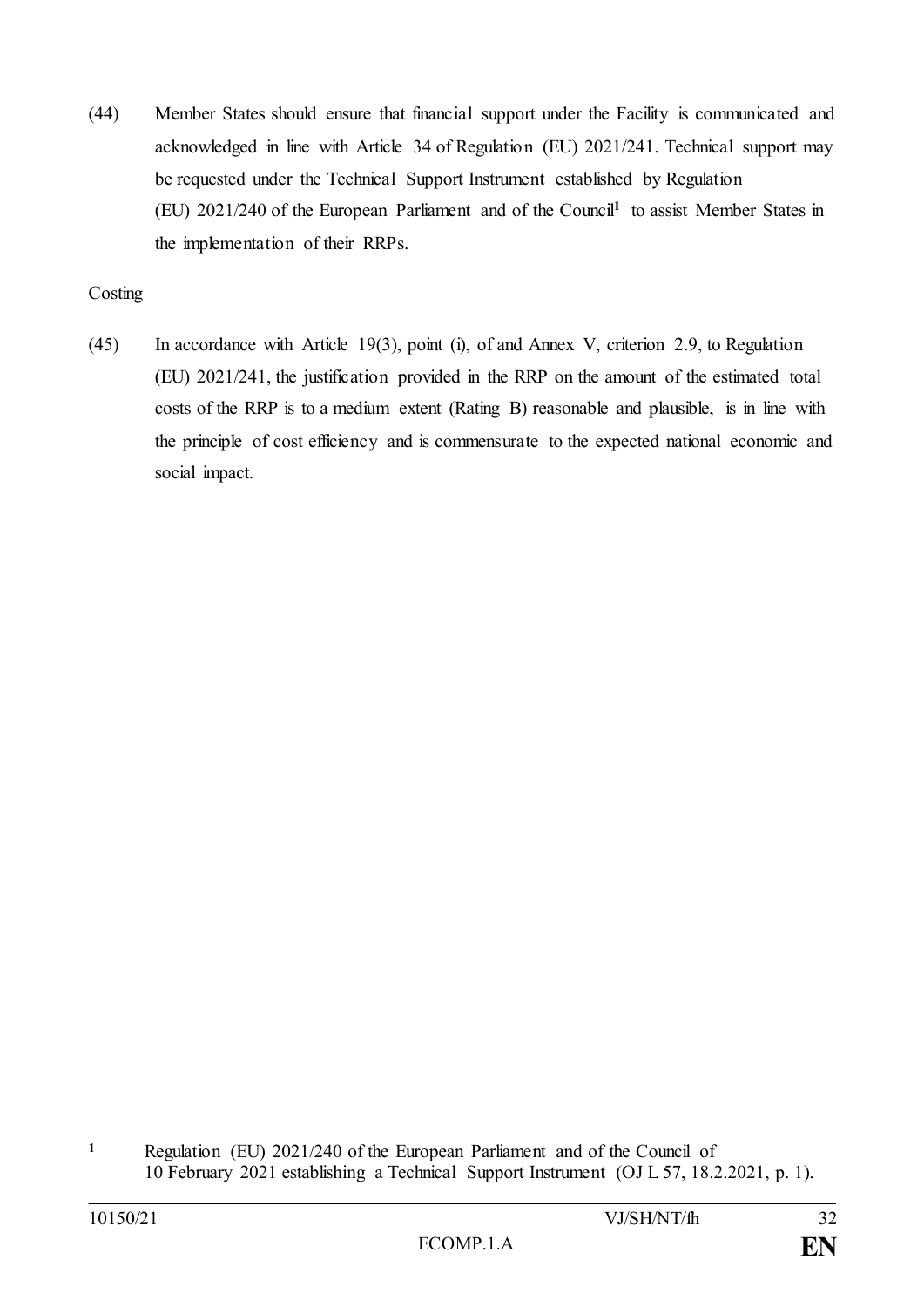(46) Spain has provided individual cost estimates for all investments and reforms with an associated cost included in the RRP, relying on a number of sources to justify them. These include calls of interest specifically launched for the purposes of the RRP, external references provided by international organisations, and procurement contracts referring to similar services or past investments of similar nature. As a result, cost estimates for most of the measures in the RRP are deemed reasonable. Spain has used simplified cost options with regard to both flat rates and unit costs. An independent validation with regard to the reasonability of a significant share of the cost estimates in the RRP has been provided by the IGAE. The amount of the estimated total costs of the RRP is in line with the nature and type of the envisaged reforms and investments. As a result, cost estimates for most of the measures in the RRP are deemed plausible. Spain has provided sufficient information and evidence that the amount of the estimated total costs is not covered by existing or planned Union financing. Finally, the amount of estimated total costs of the RRP is commensurate to the expected national economic and social impact.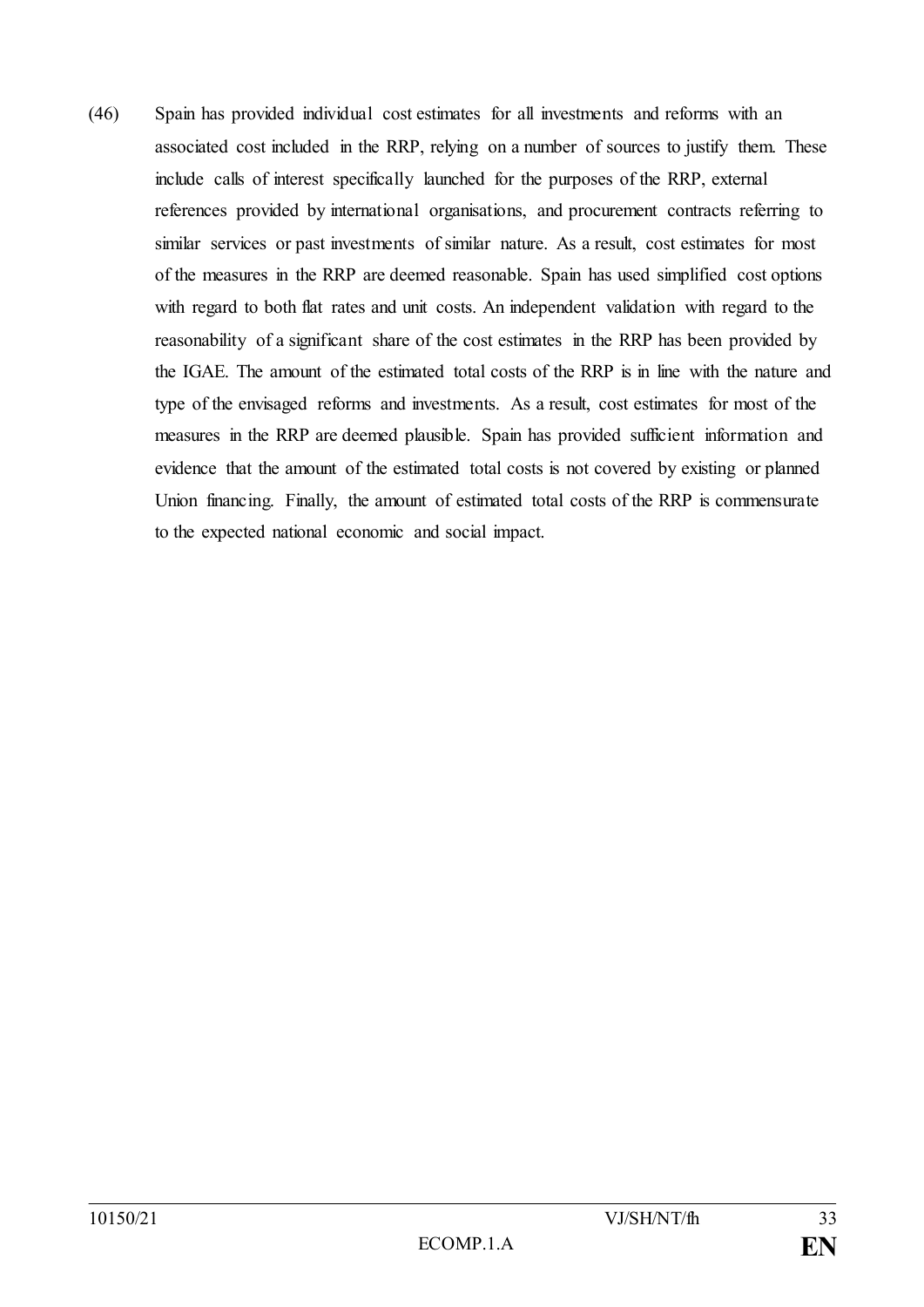Protection of the financial interests of the Union

(47) In accordance with Article 19(3), point (j), of and Annex V, criterion 2.10, to Regulation (EU) 2021/241, the arrangements proposed in the RRP and the additional measures contained in this Decision are adequate (Rating A) to prevent, detect and correct corruption, fraud and conflicts of interest when using the funds provided under that Regulation, and the arrangements are expected to effectively avoid double funding under that Regulation and other Union programmes. This is without prejudice to the application of other instruments and tools to promote and enforce compliance with Union law, including for preventing, detecting and correcting corruption, fraud and conflicts of interest, and for protecting the Union budget in line with Regulation (EU, Euratom) 2020/2092 of the European Parliament and of the Council**<sup>1</sup>** .

**<sup>1</sup>** Regulation (EU, Euratom) 2020/2092 of the European Parliament and of the Council of 16 December 2020 on a general regime of conditionality for the protection of the Union budget (OJ L 433 I, 22.12.2020, p. 1).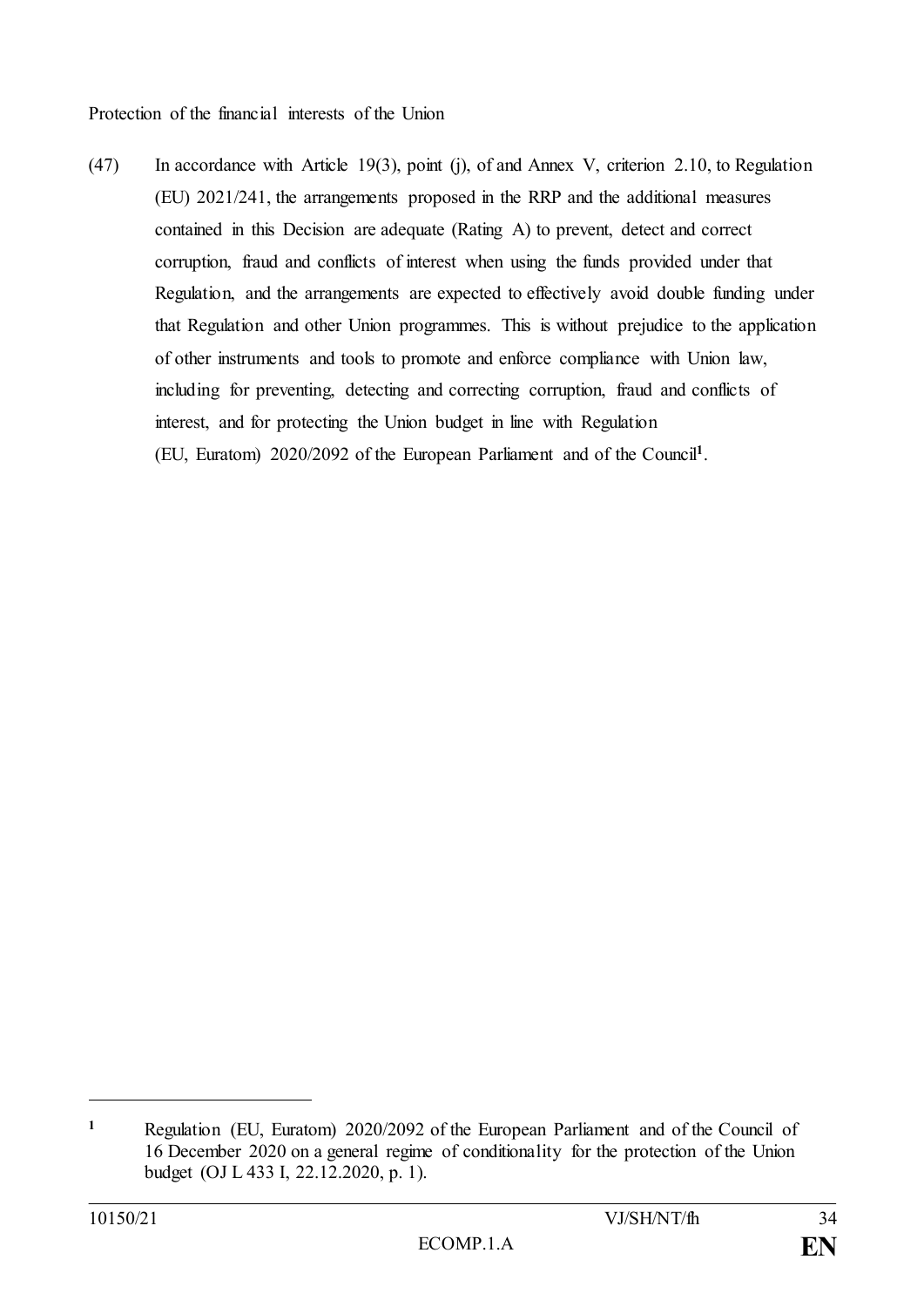- (48) The internal control system described in the RRP is based on robust processes and structures, previously developed for the monitoring of the structural funds. It identifies the actors and their roles and responsibilities for the performance of the internal control tasks clearly. The IGAE is the audit body, which will also coordinate the work of the regional bodies. The IGAE and the internal control units of the different authorities are the main actors responsible for the control and audit of the RRP. Altogether, the control system and other relevant arrangements, including for the collection and making available of data on final beneficiaries, are adequate with regard to preventing, detecting and correcting corruption, fraud and conflicts of interest when using the funds under Regulation (EU) 2021/241 and to avoid double funding under that Regulation and other Union programmes. A specific milestone should be included in order to ensure the implementation of the integrated information system, including compliance with the obligation to collect and store data on final beneficiaries, contractors, subcontractors and beneficial owners in accordance with Article 22 of that Regulation.
- (49) Spain has indicated that an integrated system for the management and reporting of the milestones and targets is being developed in order to meet specific management and reporting requirements described in the RRP. In accordance with Article 20(5), point (e), of Regulation (EU) 2021/241, Spain should implement this measure in order to comply with Article 22 of that Regulation and confirm the status of its implementation with the first payment request by means of a dedicated audit report. The report should analyse any related weaknesses found and corrective actions taken or planned.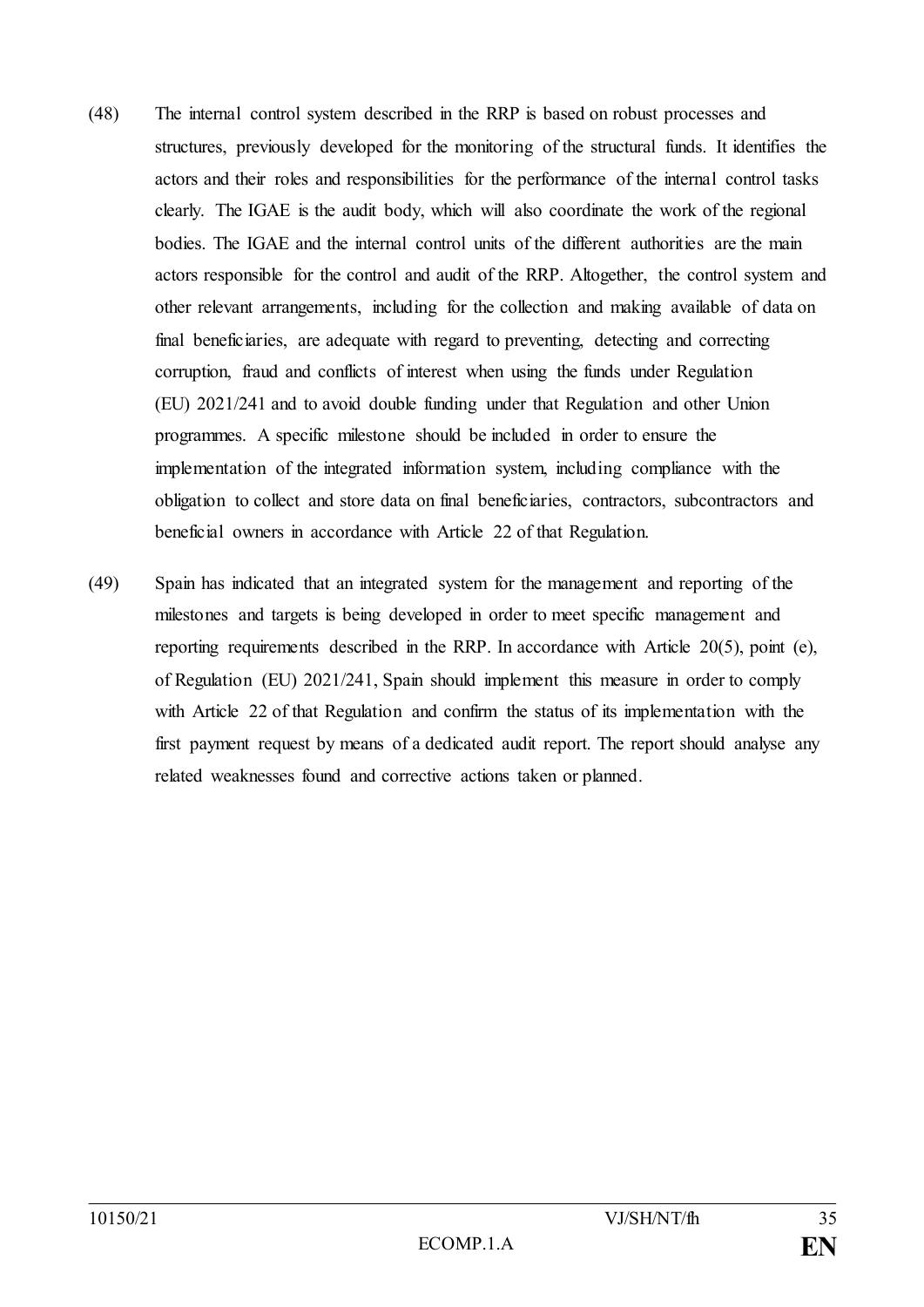(50) In addition, the establishment of the procedure and format of the information to be provided by the entities of the State, Autonomous Communities and local public sector for the monitoring of projects and the accounting execution of expenditure charged to projects under the RRP should be set out as a specific milestone to be fulfilled at the latest by the time of the submission of the first payment request.

Coherence of the RRP

- (51) In accordance with Article 19(3), point (k), of and Annex V, criterion 2.11, to Regulation (EU) 2021/241, the RRP includes to a high extent (Rating A) measures for the implementation of reforms and public investment projects that represent coherent actions.
- (52) The RRP presents a comprehensive and balanced package of reforms and investments. Measures within components are mutually reinforcing, with all components including a set of well-balanced reforms and investments. Furthermore, measures are also mutually supportive and complementary across the different components. Finally, the RRP proposes a broad set of reforms that should generally facilitate the implementation of all measures in the RRP by enhancing sectoral regulation and the business climate. The strengthening of public institutions, with a set of reforms that aim to improve the functioning and interoperability of the public administration, is expected to facilitate the effective delivery of reforms and investments and enhance accountability to the civil society. Measures aimed at supporting strong public sector institutions and systems are also expected to contribute to fiscal health and sustainability. The fact that many of the reforms should be frontloaded to the first two years of the RRP, between 1 January 2021 and 31 December 2022, should allow for the effective implementation of investments.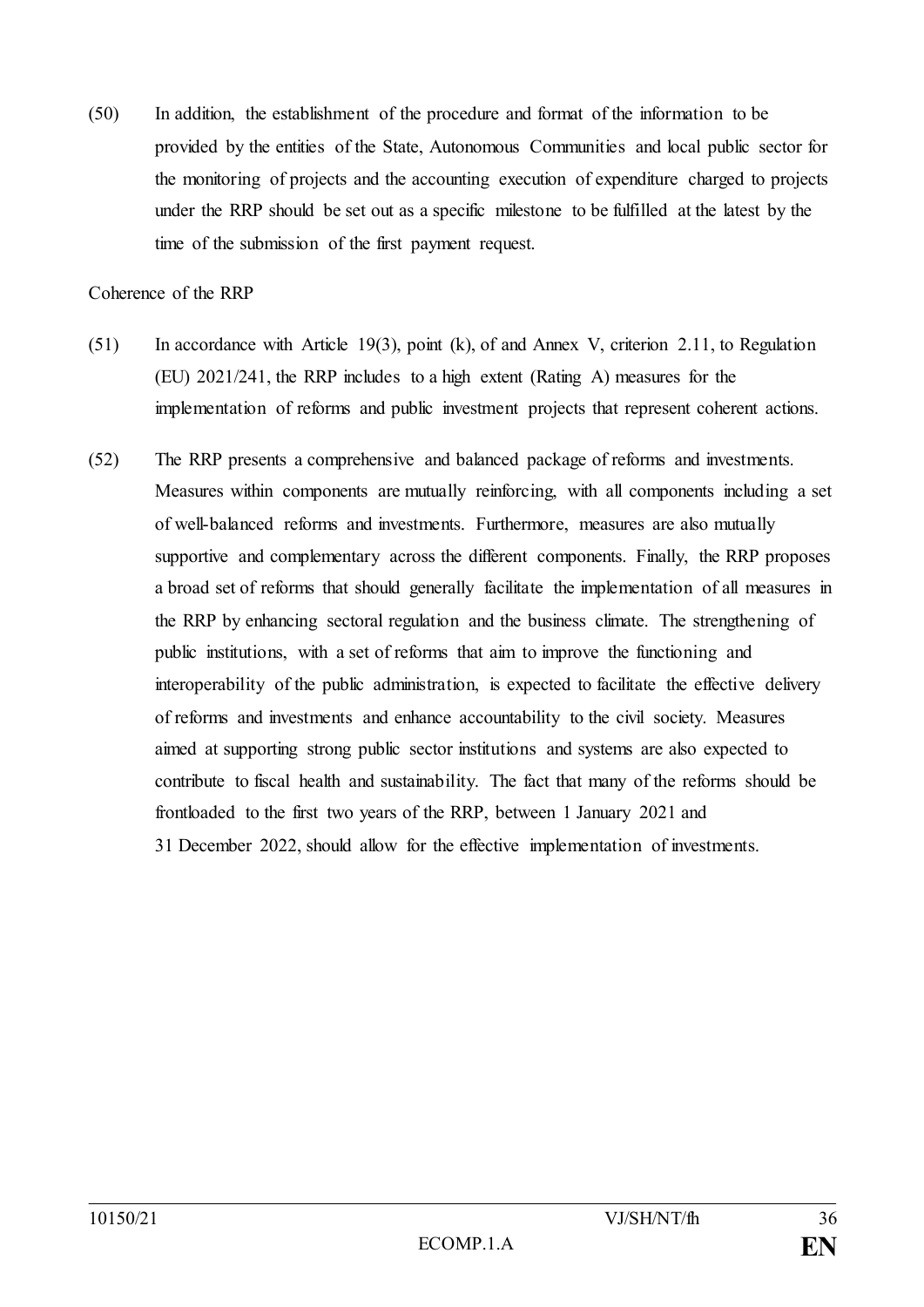#### **Equality**

(53) Spain has provided extensive information on the expected contribution of the RRP to gender equality and equal opportunities for all and the mainstreaming of those objectives. The RRP has a strong focus on gender balance, which is one of the four cross-cutting lines of action in the RRP. There are different measures across the RRP with direct impact in reducing the gender gap, such as the promotion of information and communication technologies specialist vocations among women, measures to boost the implementation of pay transparency and gender equality plans in companies, an increase in the offer of early childhood education and care, investments supporting women entrepreneurship and the social and labour integration of women from vulnerable groups.

#### Security self-assessment

(54) Spain has provided a security self-assessment for investments in digital capacities and connectivity, in accordance with Article 18(4), point (g), of Regulation (EU)  $2021/241$ . In Component 15 (Digital Connectivity) of the RRP, Spain has explained that, as part of the two reforms envisaged under that Component, it will implement Commission Recommendation (EU) 2020/1307**<sup>1</sup>** and the law on the requirements to ensure the security of 5G electronic communications networks and services, and that that law will include the key recommendations of the Commission communication of 29 January 2020 entitled 'Secure 5G deployment in the EU — Implementing the EU toolbox'.

**<sup>1</sup>** Commission Recommendation (EU) 2020/1307 of 18 September 2020 on a common Union toolbox for reducing the cost of deploying very high capacity networks and ensuring timely and investment-friendly access to 5G radio spectrum, to foster connectivity in support of economic recovery from the COVID-19 crisis in the Union (OJ L 305, 21.9.2020, p. 33).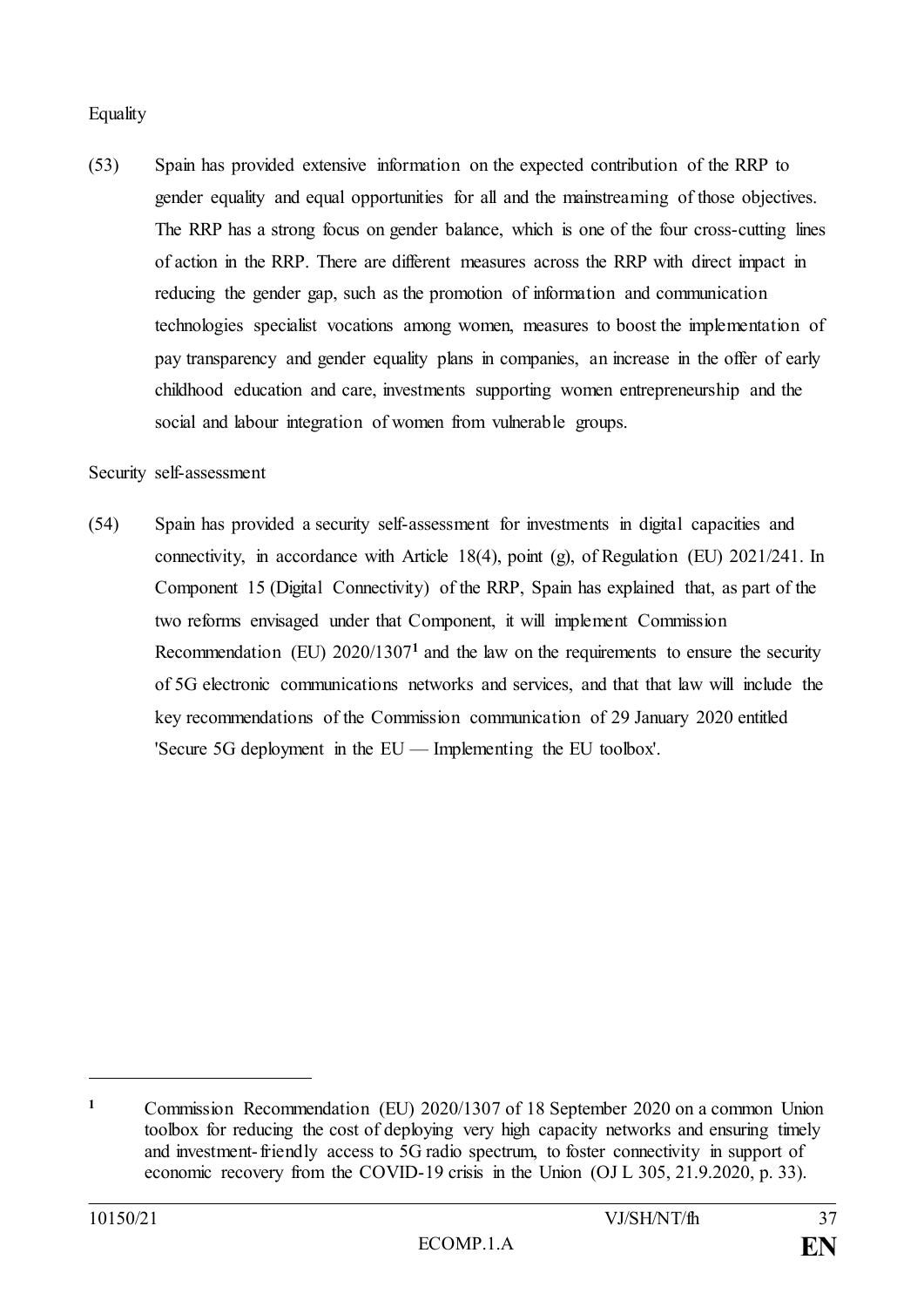Cross-border and multi-country projects

(55) The Spanish RRP includes measures that should allow for progress on existing cross-border or multi-country projects on transport (TEN-T: rail connections on the Mediterranean and Atlantic corridors and across the Central Pyrenees) and digital connectivity (by means of submarine cables). The RRP also includes measures that are expected to facilitate the participation of Spanish firms in potential cross-border or multi-country projects, including on planned important projects of common European interest in areas such as microprocessors, renewable hydrogen, satellite secure communication and next generation cloud and edge computing.

#### Consultation process

(56) As required by Article 18(4), point (q), of Regulation (EU) 2021/241, the RRP of Spain includes a summary of the consultation process carried out for its preparation and implementation. In the preparation of the RRP, Spain carried out targeted consultations with social partners, stakeholders and advisory councils. Spain also made use of calls for expressions of interest to approach businesses for the design of investments. Through these calls, the authorities collected a wide range of proposals that should serve as the basis of the strategic projects to be supported by the RRP.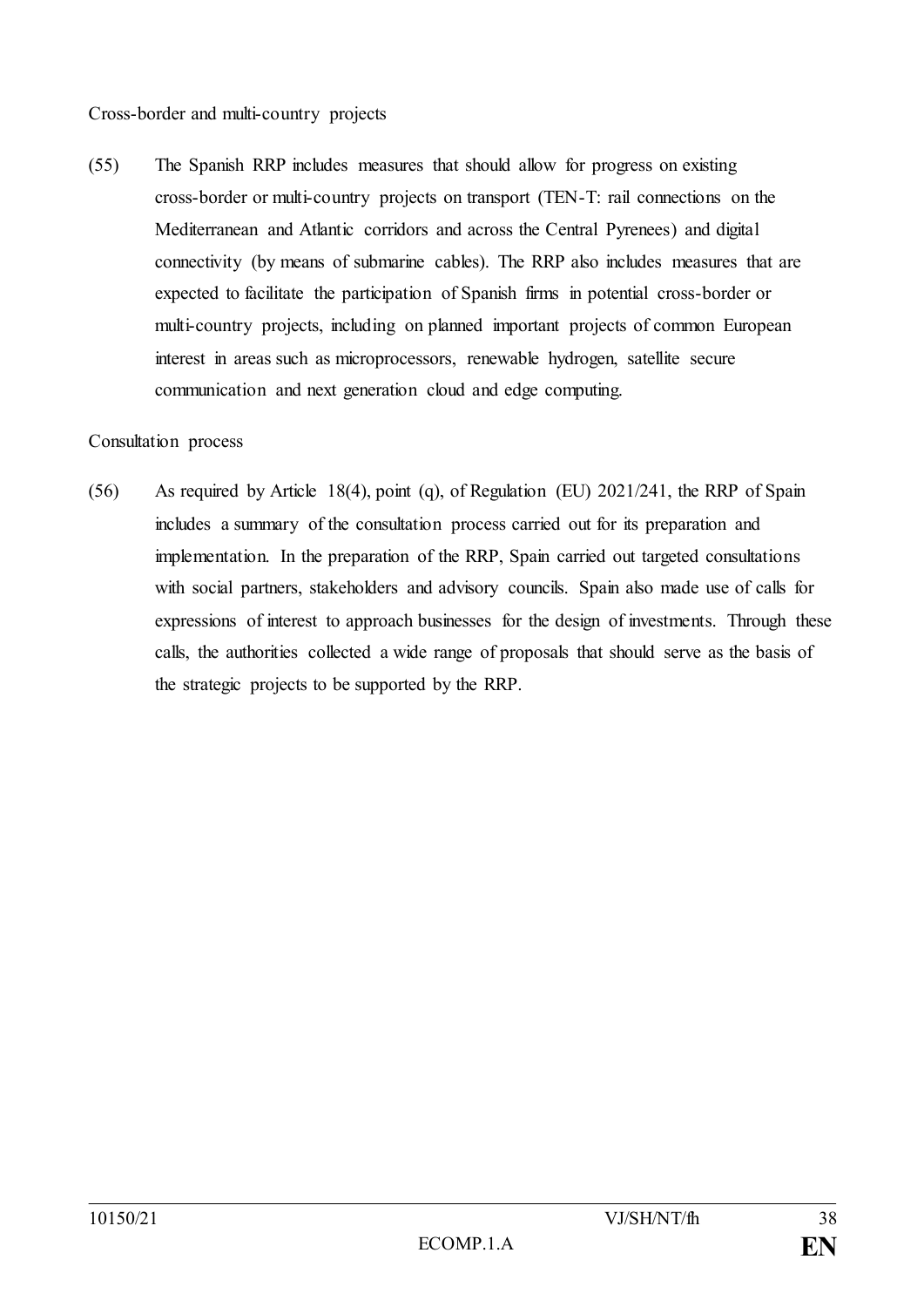(57) To ensure ownership by the relevant actors, it is crucial to involve all regional and local authorities and stakeholders concerned, including social partners, throughout the implementation of the investments and reforms included in the RRP. Ensuring broader ownership for the implementation of the RRP would contribute to enhancing its effectiveness and expected long-lasting impact. Regulation (EU) 2021/241 recognises that regions and local authorities are important partners for the implementation of reforms and investments. For the implementation of the RRP, Spain has set up a new Sectoral Conference for the Recovery, Transformation and Resilience to coordinate regions, local entities and the central government. In addition, existing sectoral conferences in various policy areas should support the implementation as regards specific measures within their area of competence. The RRP highlights that social partners will be consulted in the final design of a number of relevant measures announced in the RRP, such as the labour market and pension system reforms.

#### Positive assessment

(58) Following the positive assessment of the Commission concerning the Spanish RRP with the finding that the RRP satisfactorily complies with the criteria for assessment set out in Regulation (EU)  $2021/241$ , in accordance with Article  $20(2)$  of and Annex V to that Regulation, this Decision should set out the reforms and investment projects necessary for the implementation of the RRP, the relevant milestones, targets and indicators, and the amount made available from the Union for the implementation of the RRP in the form of non-repayable financial support.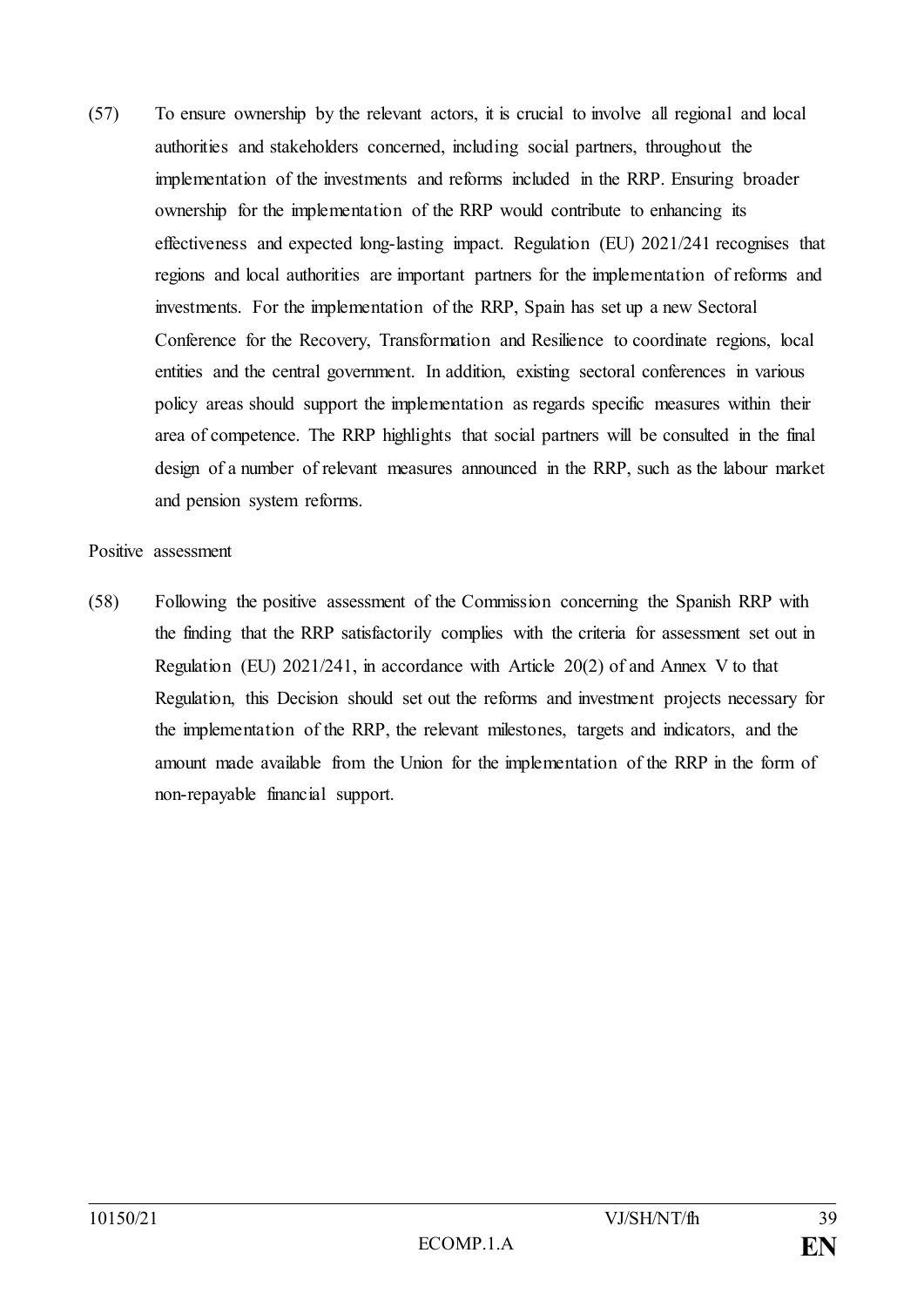#### Financial contribution

- (59) The estimated total cost of the RRP of Spain is EUR 69 528 050 000. As the RRP satisfactorily complies with the criteria for assessment set out in Regulation (EU) 2021/241 and, furthermore, as the amount of the estimated total costs of the RRP is higher than the maximum financial contribution available for Spain, the financial contribution allocated for Spain's RRP should be equal to the total amount of the financial contribution available for Spain.
- $(60)$  In accordance with Article 11(2) of Regulation (EU) 2021/241, the calculation of the maximum financial contribution for Spain is to be updated by 30 June 2022. As such, in accordance with Article 23(1) of that Regulation, an amount for Spain not exceeding the maximum financial contribution referred to in Article 11(1), point (a), of that Regulation should be made available for a legal commitment by 31 December 2022. Where necessary following the update of the maximum financial contribution, the Council, on a proposal from the Commission, should amend this Decision to include the updated maximum financial contribution, calculated in accordance with Article 11(2) of that Regulation, without undue delay.
- (61) The support to be provided is to be financed from the borrowing by the Commission on behalf of the Union on the basis of Article 5 of Council Decision (EU, Euratom) 2020/2053**<sup>1</sup>** . The support should be paid in instalments once Spain has satisfactorily fulfilled the relevant milestones and targets identified in relation to the implementation of the RRP.

**<sup>1</sup>** Council Decision (EU, Euratom) 2020/2053 of 14 December 2020 on the system of own resources of the European Union and repealing Decision 2014/335/EU, Euratom (OJ L 424, 15.12.2020, p. 1).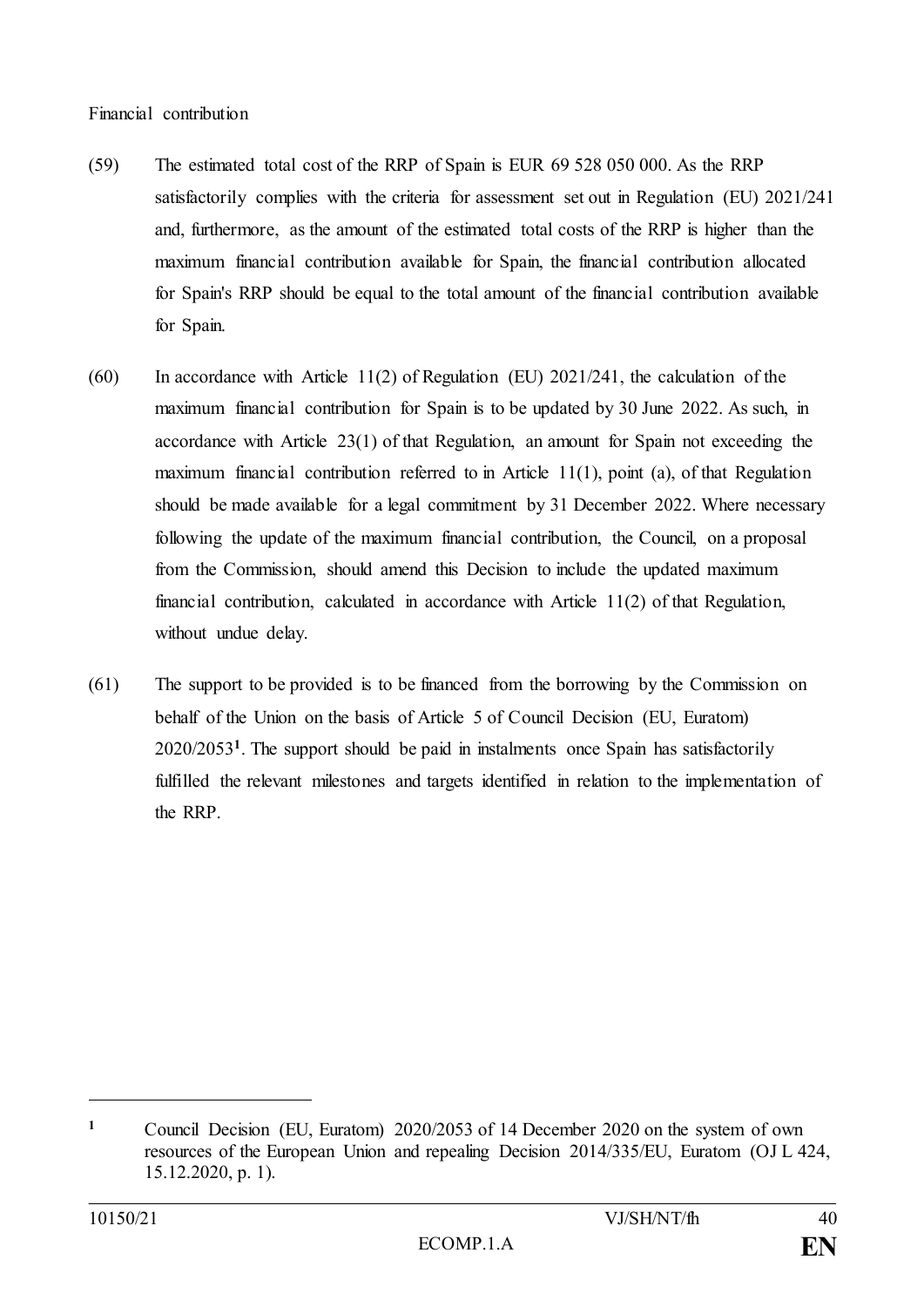- (62) Spain has requested pre-financing of 13 % of the financial contribution. That amount should be made available to Spain subject to the entry into force of, and in accordance with, the agreement provided for in Article 23(1) of Regulation (EU) 2021/241 (the 'financing agreement').
- (63) This Decision should be without prejudice to the outcome of any procedures relating to the award of Union funds under any Union programme other than the Facility or to procedures relating to distortions of the operation of the internal market that may be undertaken, in particular under Articles 107 and 108 of the Treaty. It does not override the requirement for Member States to notify instances of potential State aid to the Commission under Article 108 of the Treaty,

HAS ADOPTED THIS DECISION: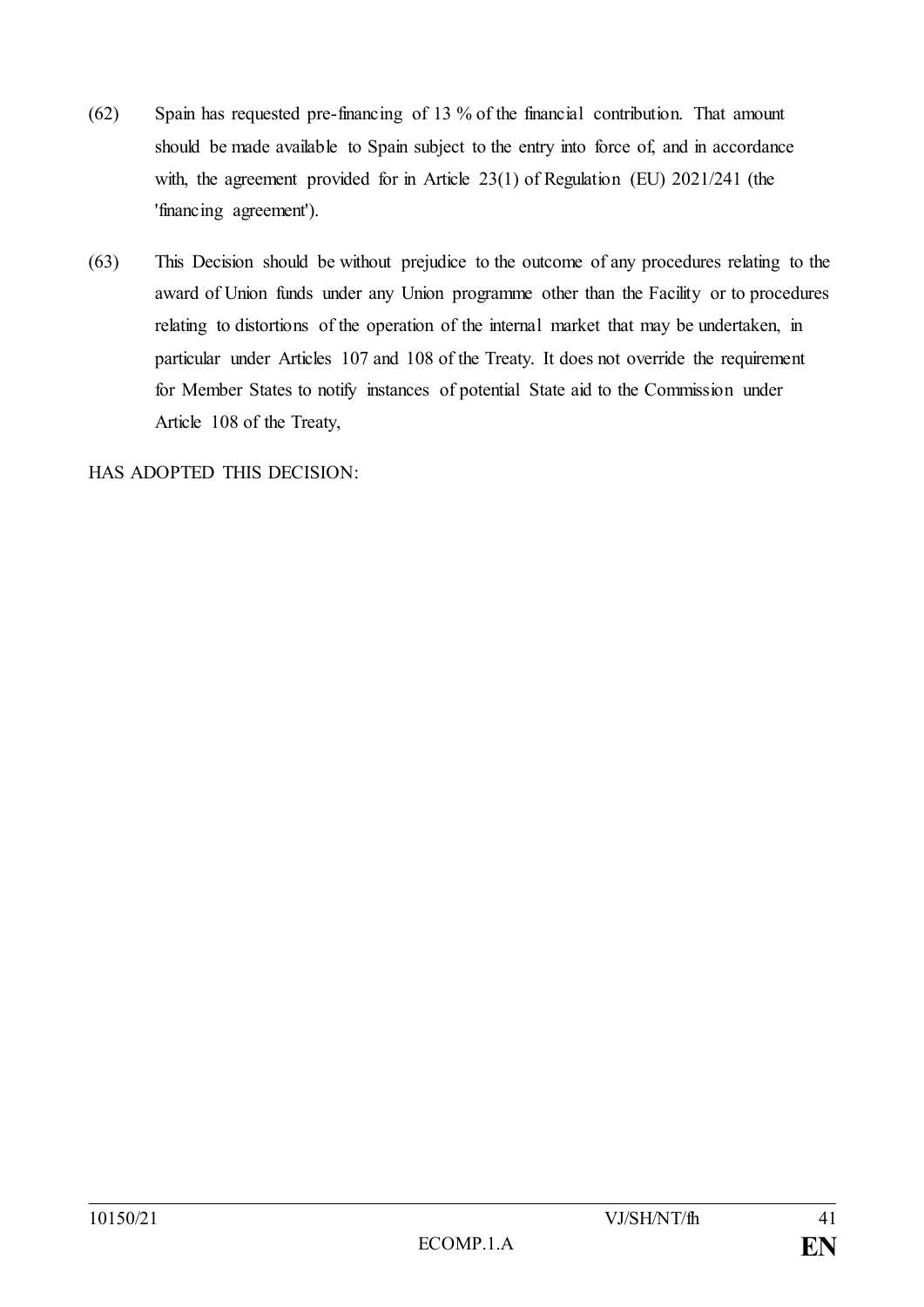#### *Article 1*

# *Approval of the assessment of the RRP*

The assessment of the RRP of Spain on the basis of the criteria provided for in Article 19(3) of Regulation (EU) 2021/241 is approved. The reforms and investment projects under the RRP, the arrangements and timetable for the monitoring and implementation of the RRP, including the relevant milestones and targets, the relevant indicators relating to the fulfilment of the envisaged milestones and targets, and the arrangements for providing full access by the Commission to the underlying relevant data are set out in the Annex to this Decision.

## *Article 2*

# *Financial contribution*

1. The Union shall make available to Spain a financial contribution in the form of non-repayable support amounting to EUR 69 512 589 611**<sup>1</sup>** . An amount of EUR 46 592 869 727 shall be available to be legally committed by 31 December 2022. If the update provided for in Article 11(2) of Regulation (EU) 2021/241 results in an updated maximum financial contribution for Spain that is equal to or more than EUR 69 512 589 611, a further amount of EUR 22 919 719 884 shall be available to be legally committed from 1 January 2023 until 31 December 2023. If the update provided for in Article 11(2) of Regulation (EU) 2021/241 results in an updated maximum financial contribution for Spain that is less than EUR 69 512 589 611, the difference between the updated maximum financial contribution and the amount of EUR 46 592 869 727 shall be available to be legally committed in accordance with the procedure set out in Article 20(8) of Regulation (EU) 2021/241 from 1 January 2023 until 31 December 2023.

**<sup>1</sup>** This amount corresponds to the financial allocation after deduction of Spain's proportional share of the expenses referred to in Article 6(2) of Regulation (EU) 2021/241, calculated in accordance with the methodology set out in Article 11 of that Regulation.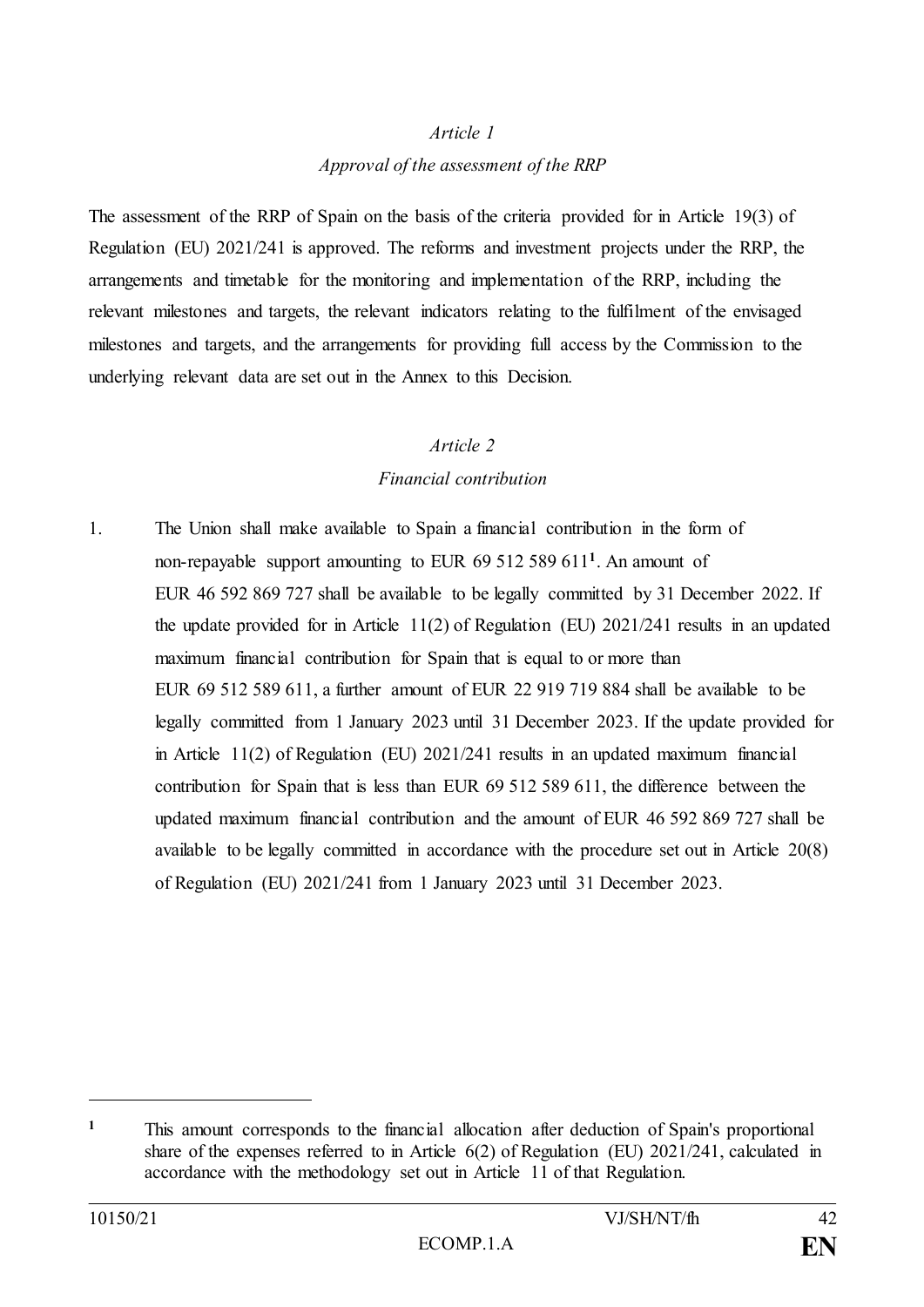- 2. The Union financial contribution shall be made available by the Commission to Spain in instalments in accordance with the Annex to this Decision. An amount of EUR 9 036 636 649 shall be made available as a pre-financing payment, equal to 13 % of the financial contribution. The pre-financing and instalments may be disbursed by the Commission in one or several tranches. The size of the tranches shall be subject to the availability of funding.
- 3. The pre-financing shall be released subject to the entry into force of, and in accordance with, the financing agreement. Pre-financing shall be cleared by being proportionally deducted against the payment of the instalments.
- 4. The release of instalments in accordance with the financing agreement shall be conditional on available funding and a decision by the Commission, taken in accordance with Article 24 of Regulation (EU) 2021/241, that Spain has satisfactorily fulfilled the relevant milestones and targets identified in relation to the implementation of the RRP. In order to be eligible for payment, Spain shall complete the milestones and targets no later than 31 August 2026, subject to the entry into force of the legal commitments referred to in paragraph 1.